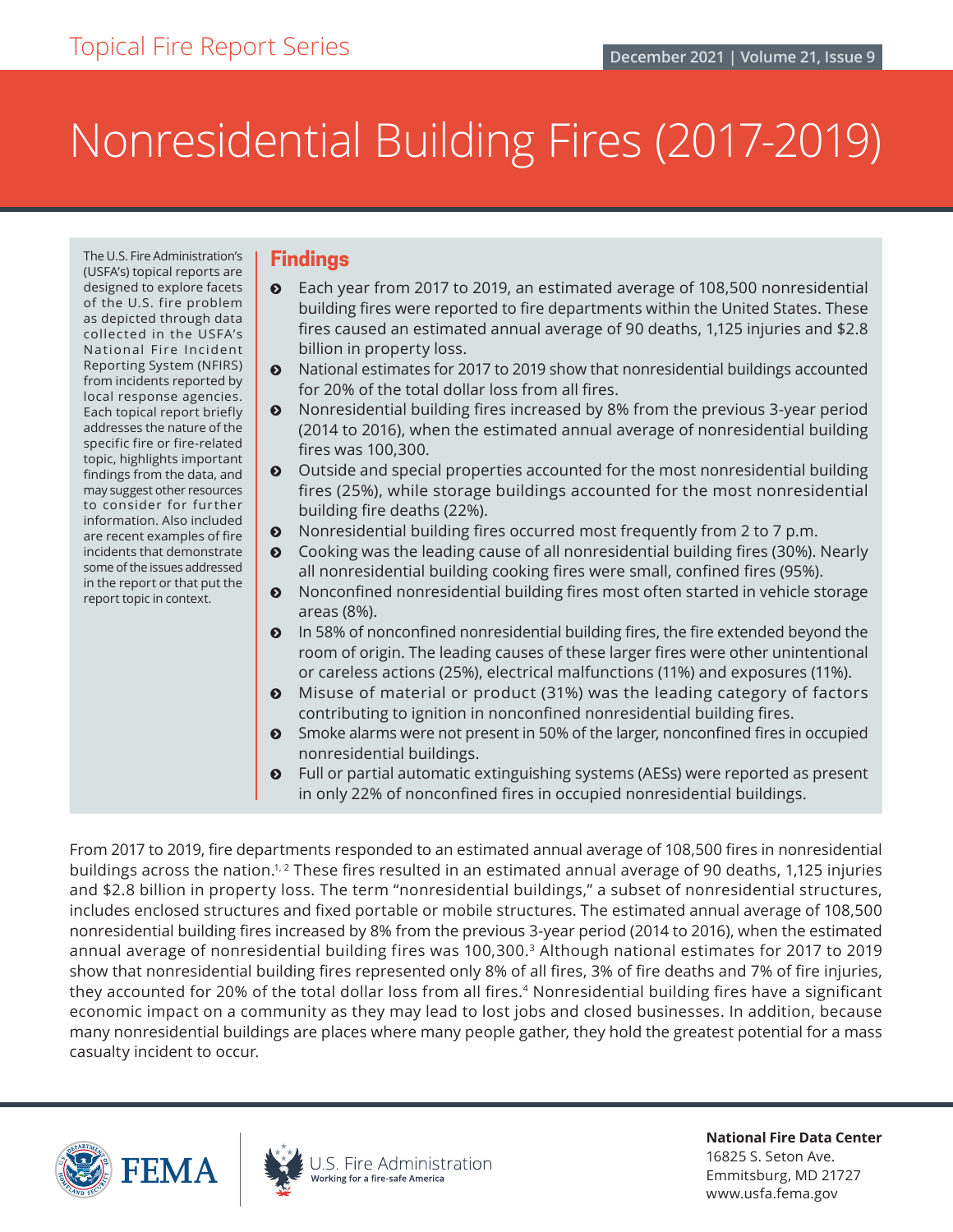<span id="page-1-0"></span>The majority of nonresidential fires, deaths and injuries occur in buildings, and that is where prevention efforts are most often targeted. Specifically, nonresidential buildings include assembly places; eating and drinking establishments; educational and institutional facilities; stores and offices; detached garages; basic industry, manufacturing, and storage facilities; as well as outside and other miscellaneous nonresidential buildings. They also include institutions, such as prisons, nursing homes, juvenile care facilities and hospitals — though many people may temporarily reside there for short (or long) periods of time.

This report addresses the characteristics of all nonresidential building fires as reported to the USFA's NFIRS.<sup>5</sup> The NFIRS data are used for the analyses throughout this report. The focus is on fires reported from 2017 to 2019, the most current data available at the time of the analysis. Complete or full years of data are required for statistical analyses presented in these topical reports. Although NFIRS data for a calendar year are often reported to the USFA throughout the year, fire departments and/or states have until the official cutoff date as set forth by the National Fire Data Center to submit their data to the USFA. Typically, this cutoff date is July 1 after the end of the previous calendar year. This provides states with ample time to perform data quality checks and correct questionable incidents before they are set to released status in the national production database and Enterprise Data Warehouse. Once the data are released to the USFA, additional data quality reviews are completed before the data are prepared for public release.

For this report, the term "nonresidential fires" is synonymous with "nonresidential building fires." "Nonresidential fires" is used throughout the body of this report; the findings, tables, figures, headings and endnotes reflect the full category, "nonresidential building fires."

# **Type of fire**

Building fires are divided into 2 classes of severity in the NFIRS: "confined fires" and "nonconfined fires." Confined building fires are small fire incidents that are limited in extent to specific types of equipment or objects, staying within pots, fireplaces or certain other noncombustible containers.<sup>[6](#page-19-0)</sup> Confined fires rarely result in serious injury or large content loss and are expected to have no significant accompanying property loss due to flame damage.[7](#page-19-0) Nonconfined fires extend beyond certain types of equipment or objects. They are generally larger fires resulting in more serious injury and larger losses of property and content.

Of the 2 classes of severity, the smaller, confined fires accounted for 51% of nonresidential fires. Trash or rubbish fire was the predominant type of confined fire in nonresidential buildings. The larger, nonconfined fires accounted for the remaining 49% of nonresidential fires (Table 1).

| Table 1. Nonresidential building fires by type of incident (2017-2019) |                |  |
|------------------------------------------------------------------------|----------------|--|
| Incident type                                                          | <b>Percent</b> |  |
| Nonconfined fires                                                      | 48.6           |  |
| Confined fires                                                         | 51.4           |  |
| Cooking fire, confined to container                                    | 18.5           |  |
| Chimney or flue fire, confined to chimney or flue                      | 1.1            |  |
| Incinerator overload or malfunction, fire confined                     | 0.5            |  |
| Fuel burner/boiler malfunction, fire confined                          | 1.7            |  |
| Commercial compactor fire, confined to rubbish                         | 0.8            |  |
| Trash or rubbish fire, contained                                       | 28.8           |  |
| Total                                                                  | 100.0          |  |

Source: NFIRS 5.0.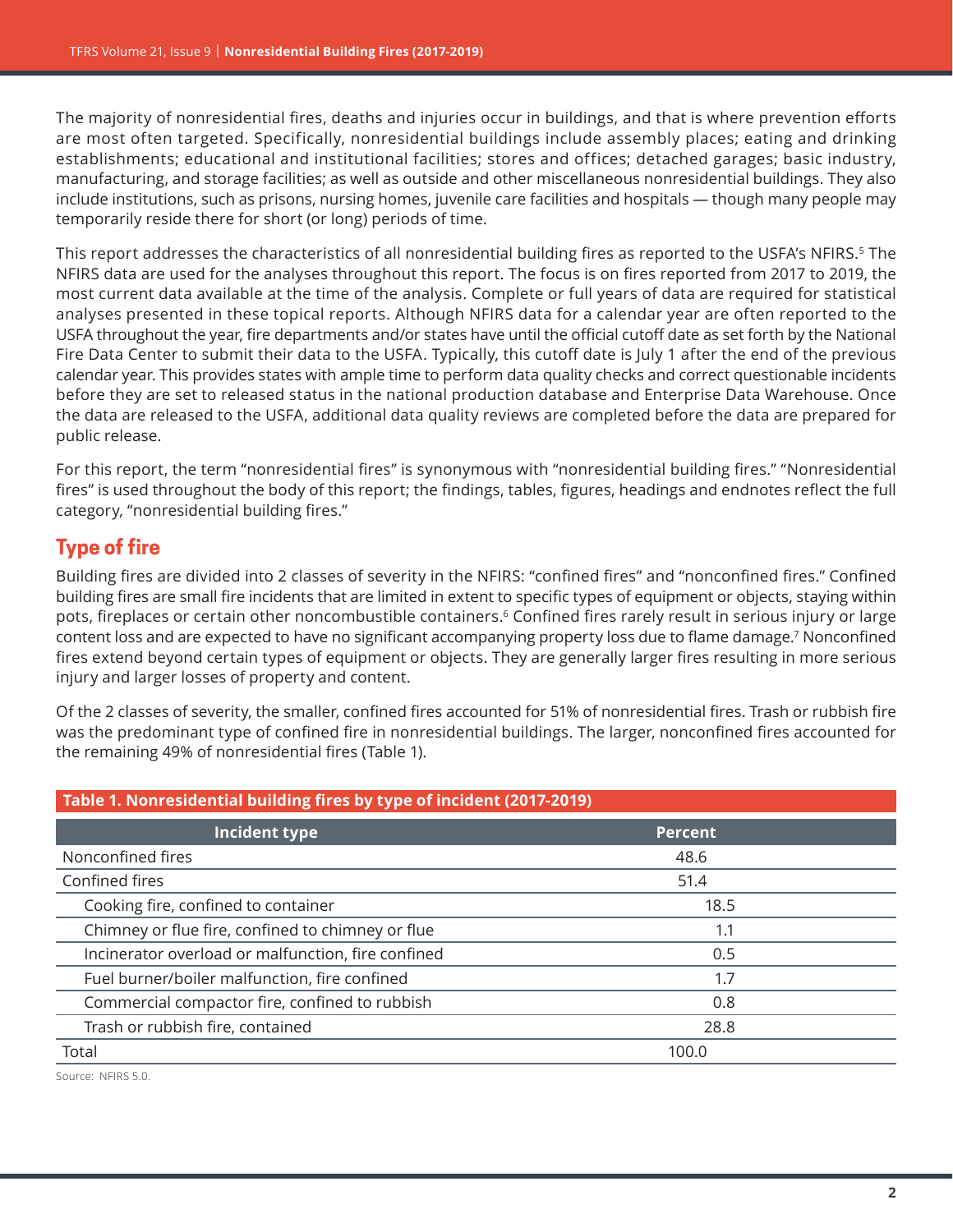#### **Loss measures**

Table 2 presents losses, averaged over the 3-year period from 2017 to 2019, of reported nonresidential and residential building fires.[8](#page-19-0) The average number of fatalities and injuries per 1,000 nonresidential fires was notably lower than the same loss measures for residential building fires. Fire evacuation procedures may be more likely to be in place in nonresidential buildings than in homes, which may be 1 reason for the lower rates of death and injury. Additionally, fire codes often require inspections of nonresidential buildings. These inspections are not as prevalent for residential buildings (especially one- and two-family dwellings). This may be another reason for the lower rates of fire incidence, death and injury in nonresidential buildings. Finally, occupants of nonresidential buildings are more likely to be awake and alert during all hours of the day as they typically relocate to residential buildings to sleep. As a result, occupants of nonresidential buildings are better able to identify incidents and quickly take action or take preventive measures before an incident occurs.

Nonresidential fires, however, tended to be the costliest fires. This was especially true for nonconfined nonresidential fires.[9](#page-19-0) The higher property-loss values may be due to nonresidential buildings often being larger and therefore more expensive than residential buildings. In addition, the contents of nonresidential buildings are more likely to have a higher value than the contents of residential buildings.

| Table 2. Loss measures for nonresidential and residential building fires (3-year average, 2017-2019) |                                         |                                              |                                                        |                                      |
|------------------------------------------------------------------------------------------------------|-----------------------------------------|----------------------------------------------|--------------------------------------------------------|--------------------------------------|
| <b>Measure</b>                                                                                       | <b>Nonresidential</b><br>building fires | Confined<br>nonresidential<br>building fires | <b>Nonconfined</b><br>nonresidential<br>building fires | <b>Residential</b><br>building fires |
| <b>Average loss:</b>                                                                                 |                                         |                                              |                                                        |                                      |
| Fatalities/1,000 fires                                                                               | 0.9                                     | 0.0                                          | 1.9                                                    | 6.2                                  |
| Injuries/1,000 fires                                                                                 | 9.1                                     | 1.8                                          | 16.9                                                   | 25.4                                 |
| Dollar loss/fire                                                                                     | \$35,740                                | \$430                                        | \$73,040                                               | \$18,720                             |

Source: NFIRS 5.0.

Notes: 1. Average loss for fatalities and injuries is computed per 1,000 fires; average dollar loss is computed per fire and is rounded to the nearest \$10.

2. The 2017 and 2018 dollar-loss values were adjusted to 2019 dollars.

# **Property use**

Figure 1 presents the percentage distribution of fires and fire losses by major nonresidential property use category (e.g., assembly places, eating and drinking establishments, educational facilities, etc.)[.10](#page-19-0) Buildings on outside and special properties accounted for 25% of nonresidential fires. The second- and third-leading property use categories, stores and offices (17%) and storage facilities (15%), respectively, accounted for an additional 32% of nonresidential fires. Storage buildings accounted for 22% of the fire deaths, followed by outside and special properties (19%) and stores and offices (18%). In addition, 22% of injuries and 36% of dollar losses associated with nonresidential fires occurred in stores and offices.[11](#page-19-0)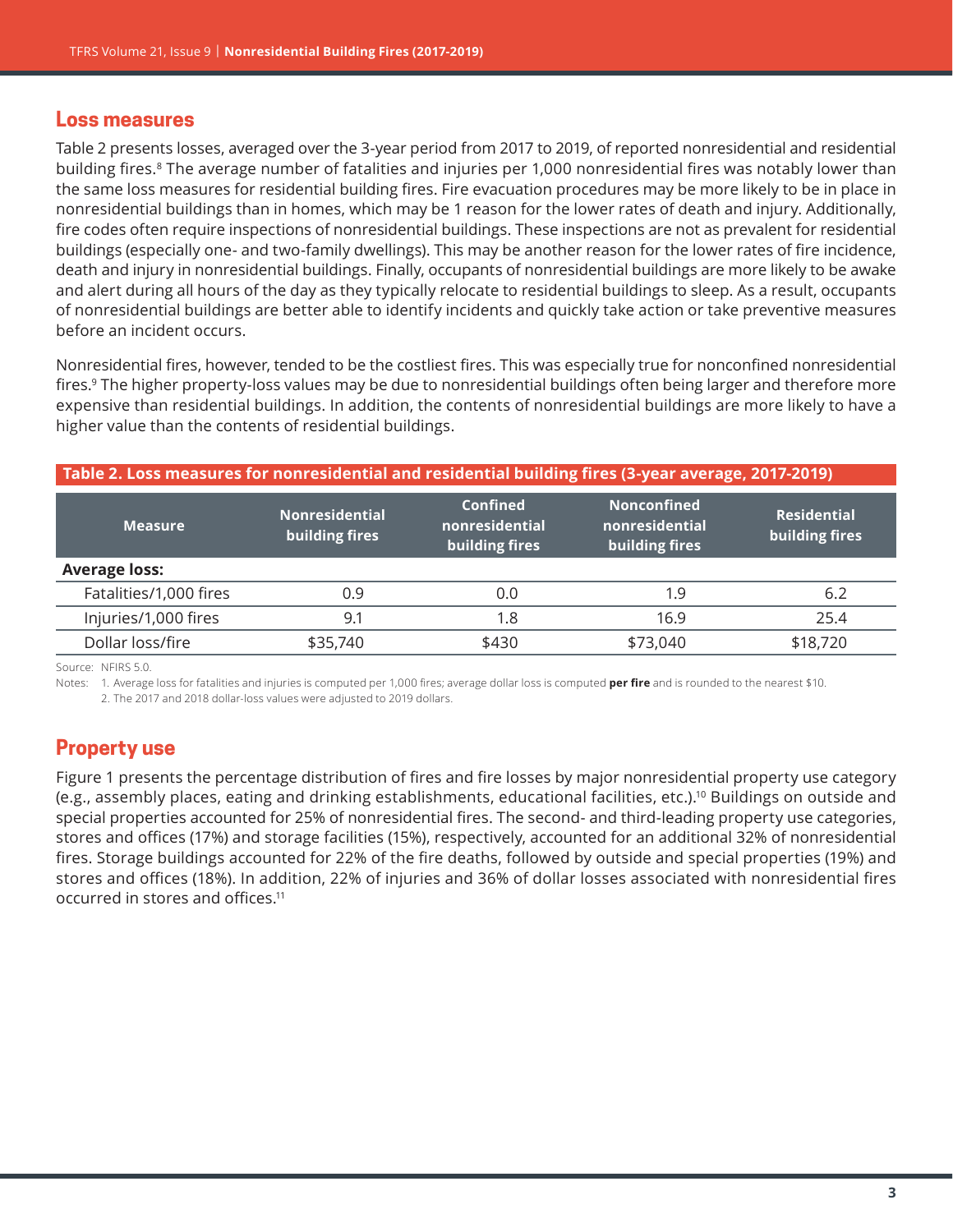

Source: NFIRS 5.0.

Notes: 1. Total percentages of fires, injuries and dollar losses do not add up to 100% due to rounding.

2. The 2017 and 2018 dollar-loss values were adjusted to 2019 dollars.

# **When nonresidential building fires occur**

As shown in Figure 2, nonresidential fires occurred most frequently from 2 to 7 p.m., accounting for 28% of the fires.<sup>[12](#page-19-0)</sup> Fires then declined throughout the night, reaching the lowest point during the early morning hours (3 to 5 a.m.). Nonresidential fire incidence was similar to that of residential building fires, with the exception of residential building fire incidence peaking in the early evening hours.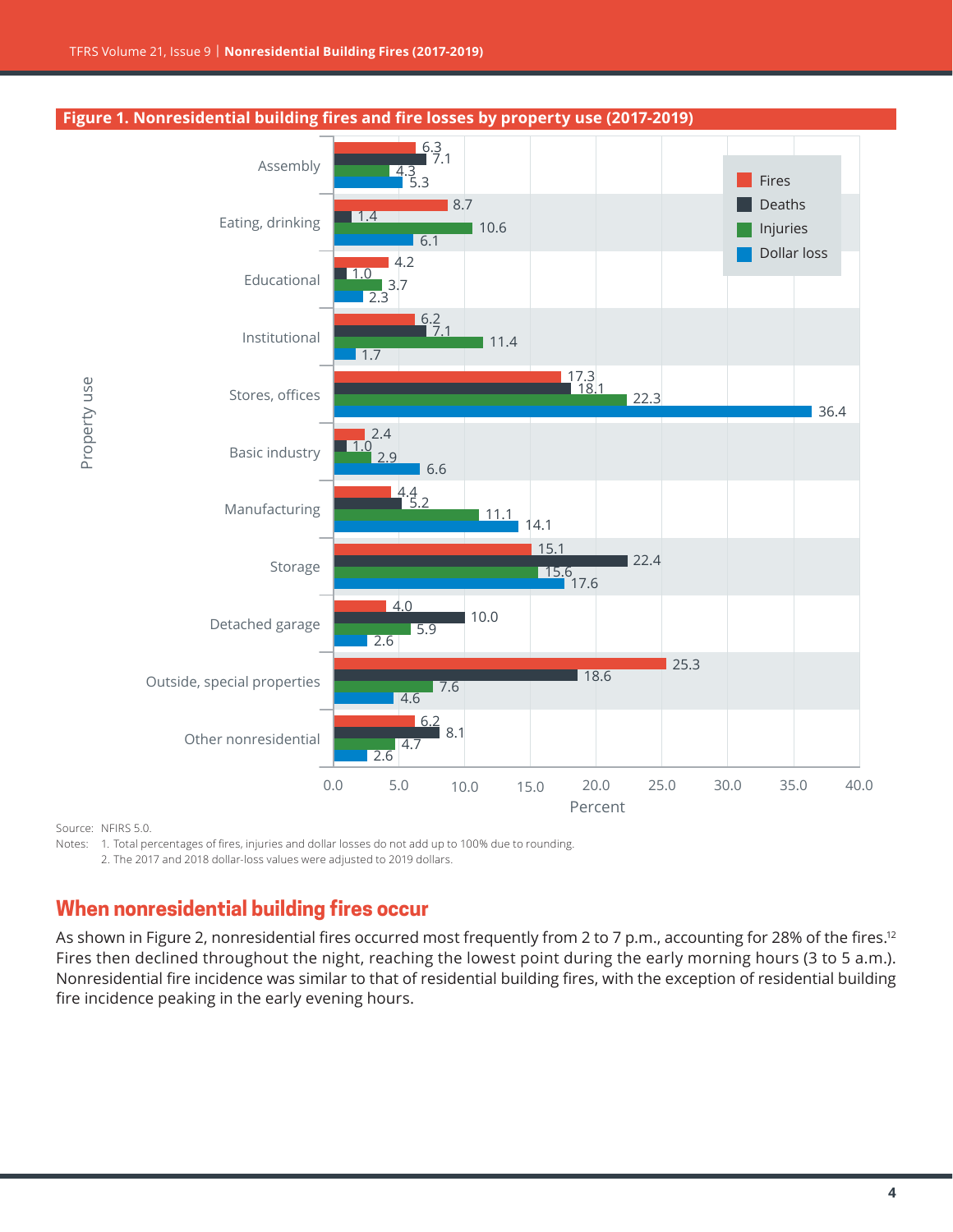

#### **Figure 2. Nonresidential building fires by time of alarm (2017-2019)**

Source: NFIRS 5.0. Note: Total does not add up to 100% due to rounding.

Figure 3 illustrates that, unlike residential building fires, which followed a seasonal trend and were higher in the cooler months, nonresidential fires occurred without much variation throughout the year. Nonresidential fire incidence was highest in March and lowest in September.



Source: NFIRS 5.0. Note: Total does not add up to 100% due to rounding.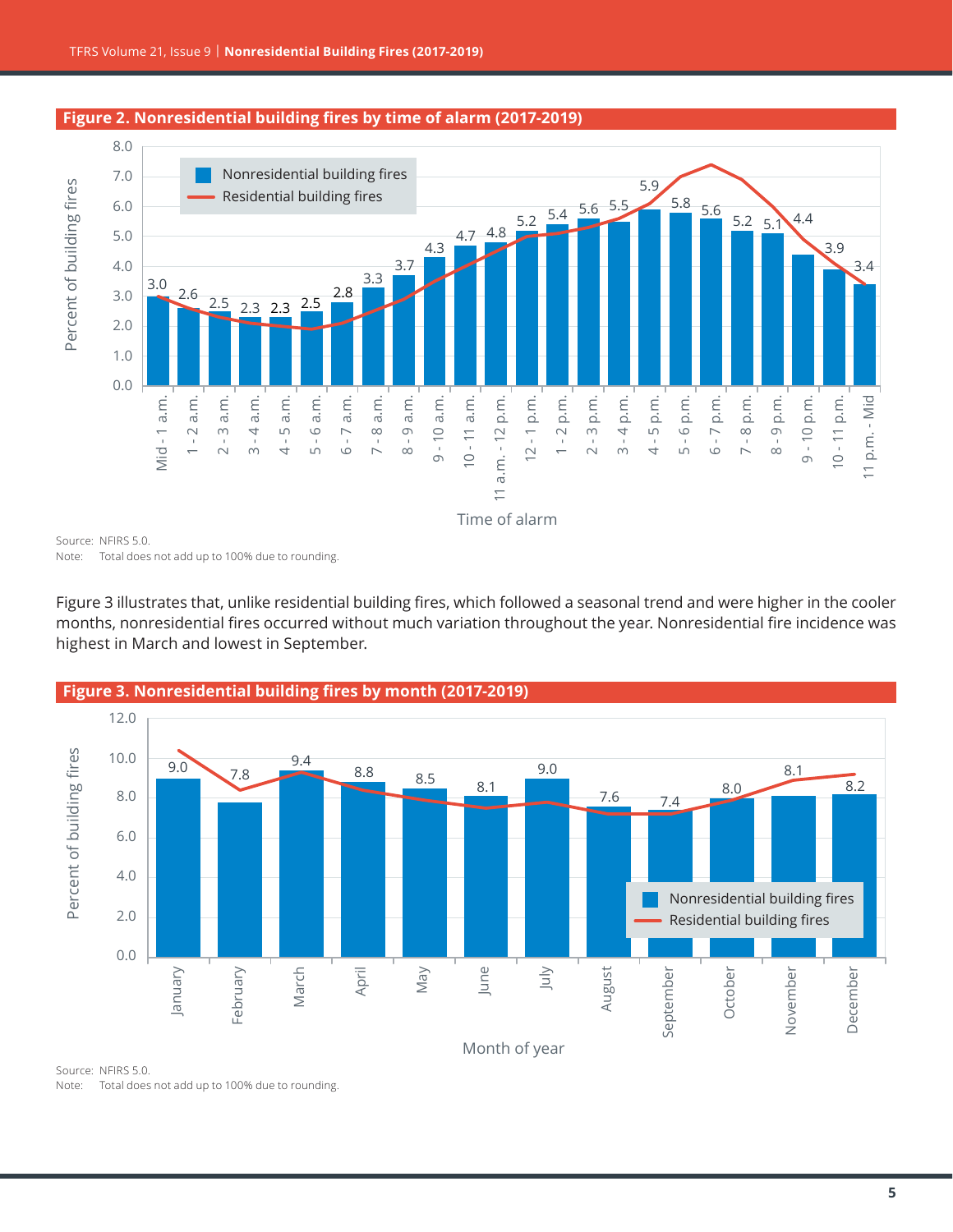## <span id="page-5-0"></span>**Causes of nonresidential building fires**

Cooking was the leading cause and accounted for 30% of all nonresidential fires, as shown in Figure 4[.13](#page-19-0) Nearly all of these cooking fires (95%) were small, confined fires with limited damage.

The next 4 causes combined accounted for 36% of nonresidential fires: other unintentional or careless actions (11%); intentional actions (10%);<sup>14</sup> electrical malfunctions, such as short circuits or wiring problems (8%); and heating (7%). Unintentional or careless actions include misuse of material or product; abandoned or discarded materials or products; heat source placed too close to combustibles; and other miscellaneous, unintentional actions.

Comparatively, cooking (51%) and heating (9%) were the leading causes of residential building fires from 2017 to 2019[.15](#page-19-0) However, a higher percentage of residential building fires resulted from cooking.



Source: NFIRS 5.0.

Notes: 1. Causes are listed in order of the USFA Structure Fire Cause Hierarchy for ease of comparison of fire causes across different aspects of the fire problem. Fires are assigned to 1 of 16 cause groupings using a hierarchy of definitions, as shown in this figure. A fire is included in the highest category into which it fits. If it does not fit the top category, then the second one is considered, and if not that one, the third, and so on. For example, if the fire is judged to be intentionally set and a match was used to ignite it, it is classified as intentional and not open flame because intentional is higher in the hierarchy.

2. Total percent of all nonresidential building fires does not add up to 100% due to rounding.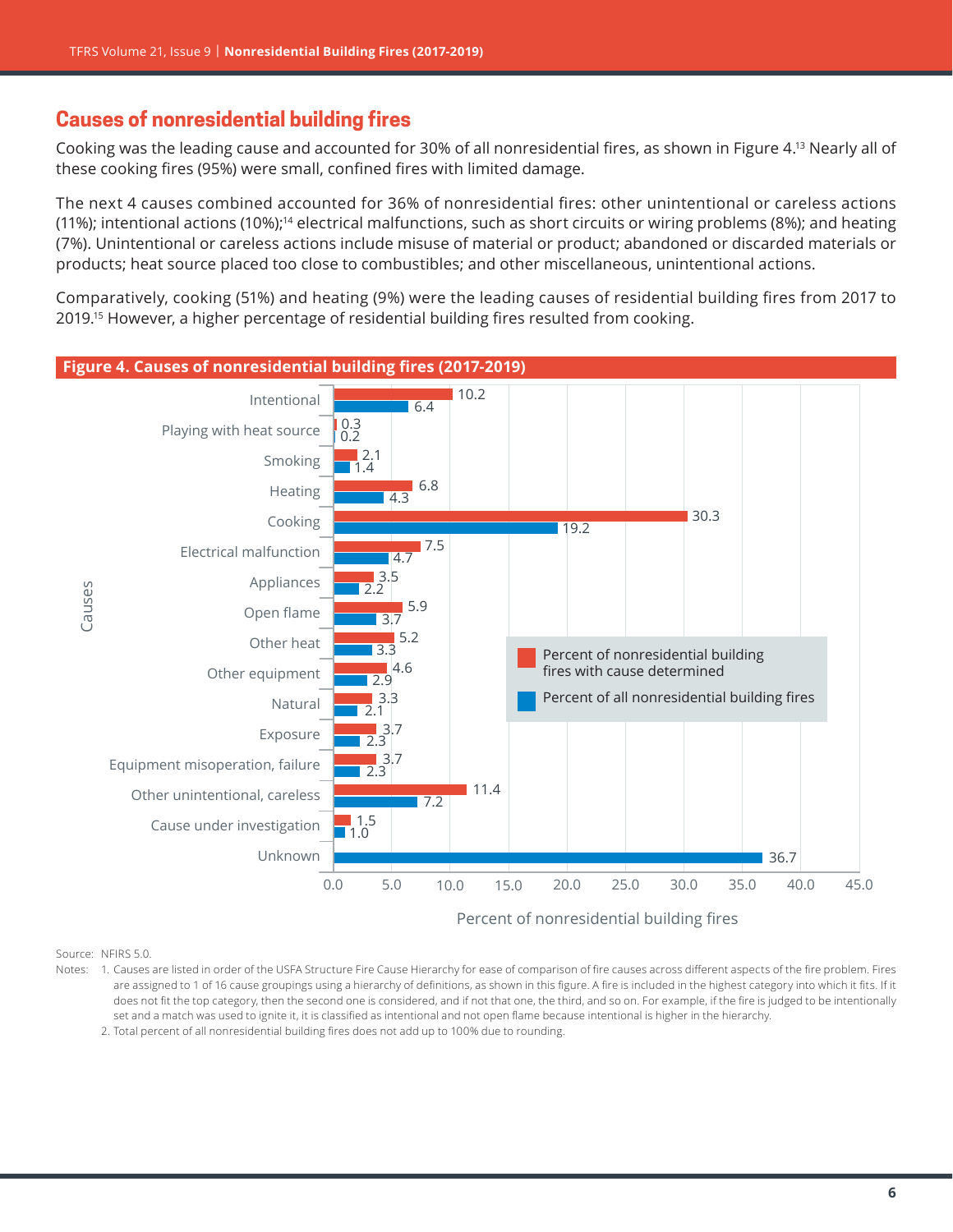When looking at the different categories of property use (e.g., assembly, eating and drinking, education, etc.), there were some differences in leading fire causes, as shown in Table 3. As for all nonresidential fires, cooking was, by far, the leading cause for assembly (40%), eating and drinking (64%), educational (50%), institutional (69%), stores and offices (33%), and other nonresidential (26%) building fires. The leading causes for basic industry, manufacturing, storage, detached garage, and outside or special property fires, however, were different than cooking. The leading cause for industrial fires was other unintentional or careless actions (18%). For manufacturing fires, the leading causes were other equipment (17%) and heating (15%). Other unintentional or careless actions (26%) were the leading causes of storage fires. The leading causes of detached garage fires were other unintentional or careless actions (19%) and exposures (also 19%), followed by electrical malfunctions (11%). Finally, intentional actions (28%) were the leading causes of outside or special property fires.

| , , , , , , , , , , , , , , ,<br>caases of nom csiaencial sahanig in cs sy property asc (2017-2015 |                                   |                                          |  |
|----------------------------------------------------------------------------------------------------|-----------------------------------|------------------------------------------|--|
| <b>Property use category</b>                                                                       | <b>Leading fire causes</b>        | <b>Percent</b><br>(unknowns apportioned) |  |
|                                                                                                    | Cooking<br>Intentional            | 40.2<br>10.5                             |  |
| Assembly                                                                                           | Electrical malfunction<br>Heating | 8.6<br>8.6                               |  |
|                                                                                                    | Cooking                           | 63.8                                     |  |
| Eating, drinking                                                                                   | Heating                           | 6.4                                      |  |
|                                                                                                    | Electrical malfunction            | 5.6                                      |  |
|                                                                                                    | Cooking                           | 50.3                                     |  |
| Educational                                                                                        | Intentional                       | 13.1                                     |  |
|                                                                                                    | Heating                           | 9.3                                      |  |
|                                                                                                    | Cooking                           | 69.0                                     |  |
| Institutional                                                                                      | <b>Electrical malfunction</b>     | 5.2                                      |  |
|                                                                                                    | Appliances                        | 5.1                                      |  |
|                                                                                                    | Cooking                           | 32.7                                     |  |
| Stores, offices                                                                                    | <b>Electrical malfunction</b>     | 11.0                                     |  |
|                                                                                                    | Heating                           | 8.3                                      |  |
|                                                                                                    | Other unintentional, careless     | 18.1                                     |  |
| Basic industry                                                                                     | <b>Electrical malfunction</b>     | 12.6                                     |  |
|                                                                                                    | Heating                           | 11.9                                     |  |
|                                                                                                    | Other equipment                   | 16.5                                     |  |
| Manufacturing                                                                                      | Heating                           | 15.4                                     |  |
|                                                                                                    | Equipment misoperation, failure   | 13.9                                     |  |
|                                                                                                    | Other unintentional, careless     | 26.0                                     |  |
| Storage                                                                                            | Open flame                        | 10.8                                     |  |
|                                                                                                    | <b>Electrical malfunction</b>     | 9.7                                      |  |
|                                                                                                    | Other unintentional, careless     | 19.1                                     |  |
| Detached garage                                                                                    | Exposure                          | 18.6                                     |  |
|                                                                                                    | <b>Electrical malfunction</b>     | 11.2                                     |  |
|                                                                                                    | Intentional                       | 27.9                                     |  |
| Outside, special properties                                                                        | Cooking                           | 18.3                                     |  |
|                                                                                                    | Other unintentional, careless     | 10.5                                     |  |
|                                                                                                    | Cooking                           | 25.8                                     |  |
| Other nonresidential                                                                               | Other unintentional, careless     | 19.5                                     |  |
|                                                                                                    | Intentional                       | 13.7                                     |  |

#### **Table 3. Leading causes of nonresidential building fires by property use (2017-2019)**

Source: NFIRS 5.0.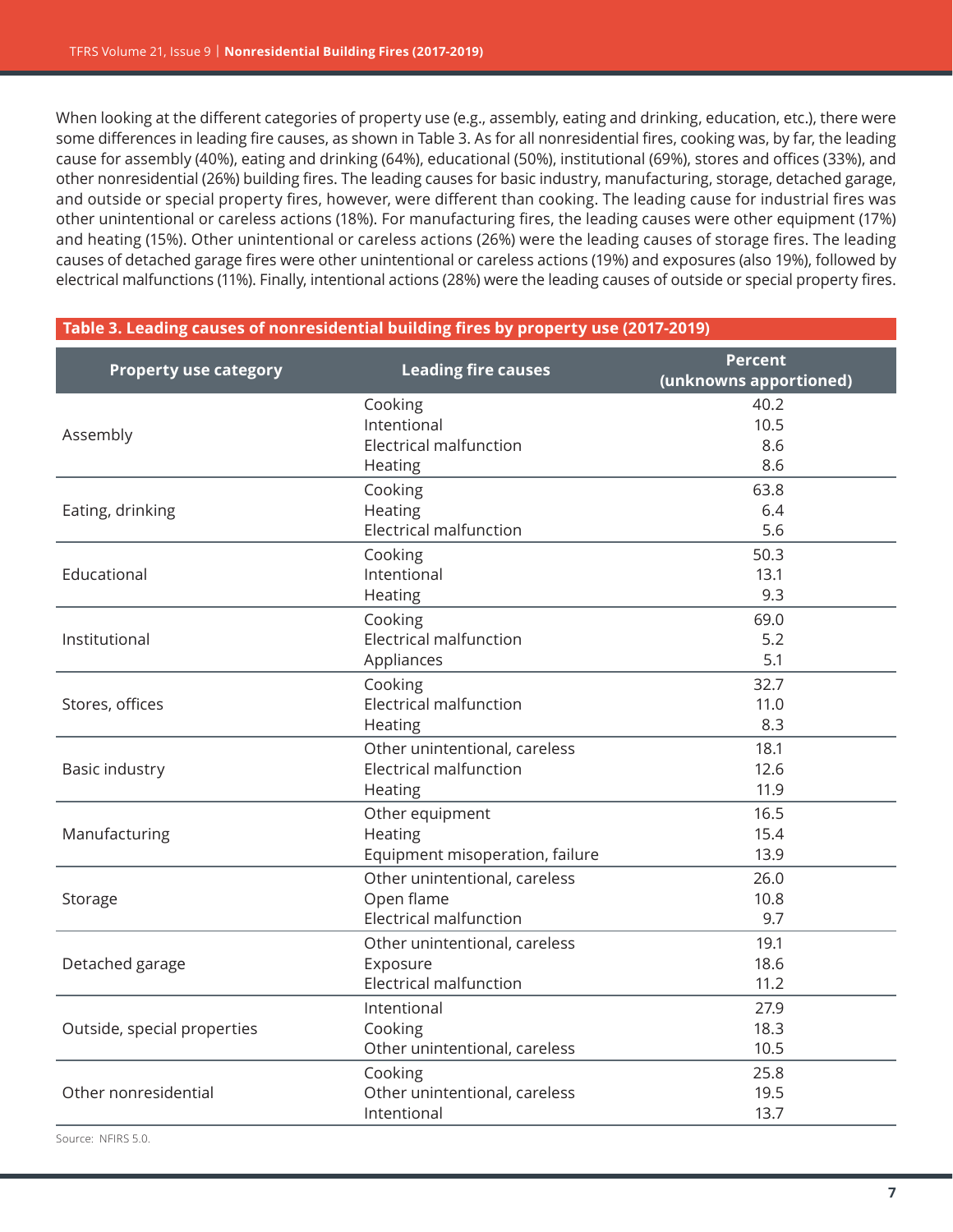# **Fire spread in nonresidential building fires**

In 59% of nonresidential fires, the fire was limited to the object of origin (Figure 5). Included in these fires are those coded as "confined fires" in the NFIRS. Additionally, 29% of fires extended beyond the room of origin.



Source: NEIRS 5.0.

Note: Total does not add up to 100% due to rounding.

# **Confined fires**

The NFIRS allows abbreviated reporting for confined fires, and many reporting details of these fires are not required, nor are they reported. Note that not all fires limited to the object of origin are counted as confined fires in the NFIRS.<sup>[16](#page-19-0)</sup> For example, a fire contained to a chair or clothes dryer is not defined as a "confined fire" in the NFIRS because of the greater potential for spread. Unlike fires in pots or chimneys, there is no container to stop the fire, even though the fire did not spread beyond the object of origin.

As previously discussed, it is known that confined fires accounted for 51% of all nonresidential fires (Table 1). Trash or rubbish fires accounted for 56% of these confined fires, while cooking fires — those cooking fires confined to a pot on the stove, for example — accounted for an additional 36%.

Confined nonresidential fires occurred most frequently in the late afternoon and evening hours from 4 to 7 p.m. In addition, like all nonresidential fires, confined nonresidential fires occurred without much variation throughout the year, with a slight peak occurring in July.

# **Nonconfined fires**

The next sections of this topical report address nonconfined nonresidential fires — the larger and more serious fires — where more detailed fire data are available, as they are required to be reported in the NFIRS.

#### Causes of nonconfined nonresidential building fires

While cooking was the leading cause of nonresidential fires overall, it only accounted for 3% of all nonconfined nonresidential fires. Other unintentional or careless actions (20%) and electrical malfunctions (14%) were the leading causes of nonconfined nonresidential fires (Figure 6). Other leading causes of nonconfined nonresidential fires were intentional actions, a group that includes fires commonly called arson fires (9%), and open flames, a group that includes candles, matches and lighters (8%).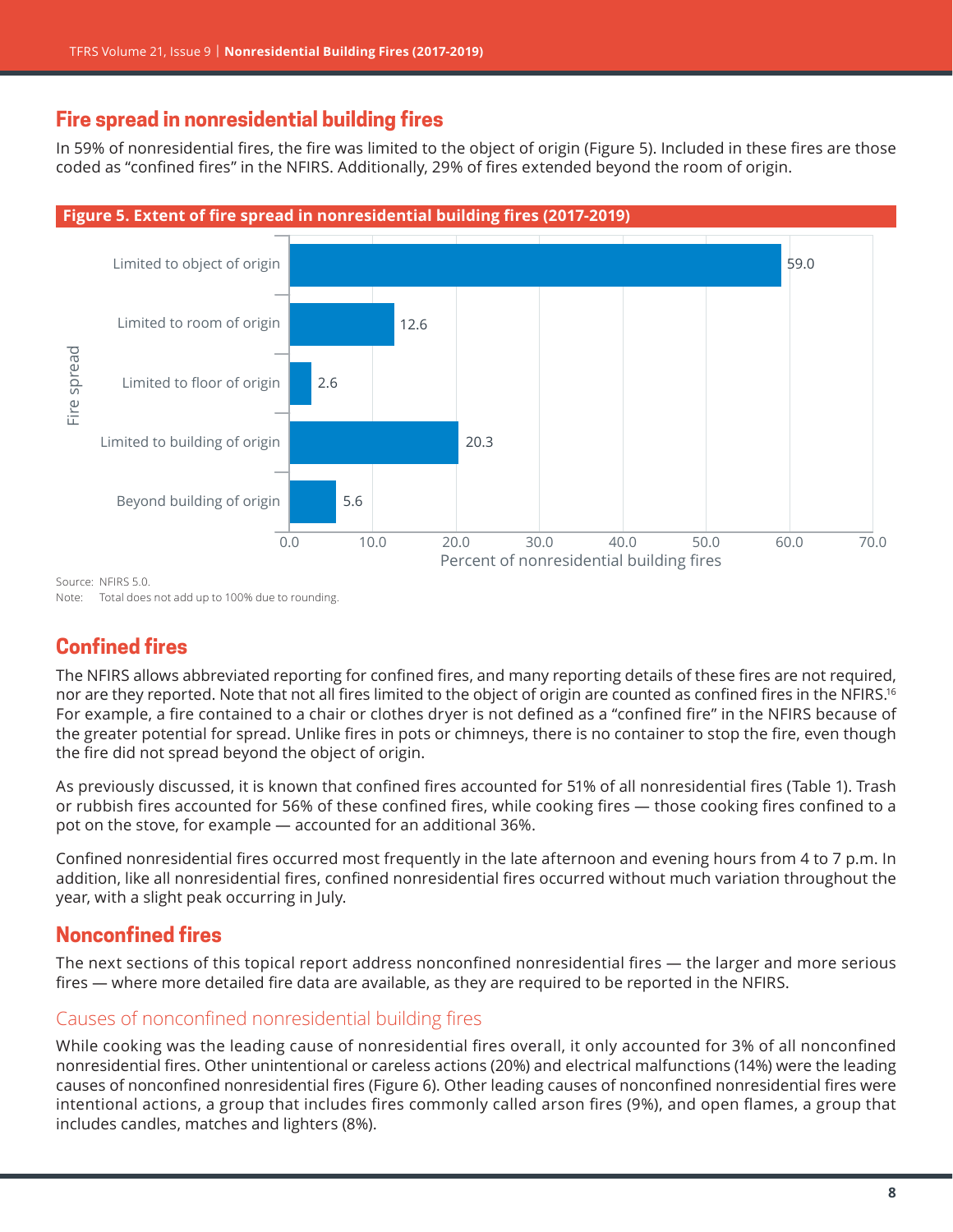

#### **Figure 6. Causes of nonconfined nonresidential building fires (2017-2019)**

Source: NFIRS 5.0.

Notes: 1. Causes are listed in order of the USFA Structure Fire Cause Hierarchy for ease of comparison of fire causes across different aspects of the fire problem. Fires are assigned to 1 of 16 cause groupings using a hierarchy of definitions, as shown in this figure. A fire is included in the highest category into which it fits. If it does not fit the top category, then the second one is considered, and if not that one, the third, and so on. For example, if the fire is judged to be intentionally set and a match was used to ignite it, it is classified as intentional and not open flame because intentional is higher in the hierarchy.

2. Totals do not add up to 100% due to rounding.

There were also differences in leading fire causes for nonconfined nonresidential fires than for all nonresidential fires when looking at the different categories of property use (Table 4). For example, while the leading causes of all nonresidential fires in assembly places were cooking (40%), intentional actions (11%), electrical malfunctions (9%) and heating (9%), the leading causes of nonconfined nonresidential fires in assembly places were electrical malfunctions (19%), intentional actions (15%), and other unintentional or careless actions (12%). In addition, while the 3 leading causes of all nonresidential fires in institutional facilities were cooking (69%), electrical malfunctions (5%) and appliances (5%), the leading causes of nonconfined nonresidential fires in institutional facilities were electrical malfunctions (19%), appliances (19%) and intentional actions (11%).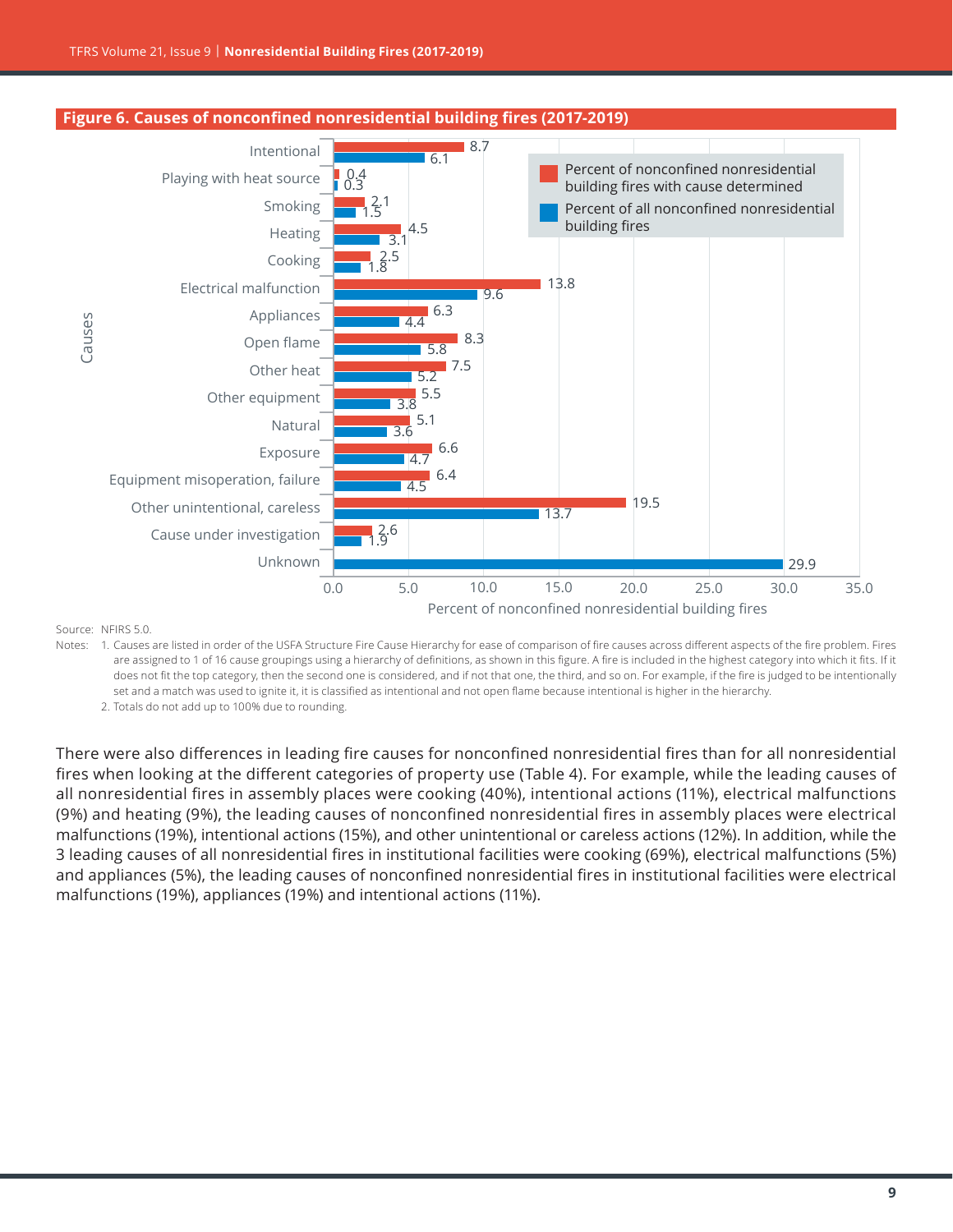#### **Table 4. Leading causes of nonconfined nonresidential building fires by property use category (2017-2019)**

| <b>Property use category</b> | <b>Leading fire causes</b>      | <b>Percent</b><br>(unknowns apportioned) |
|------------------------------|---------------------------------|------------------------------------------|
|                              | Electrical malfunction          | 19.2                                     |
| Assembly                     | Intentional                     | 15.1                                     |
|                              | Other unintentional, careless   | 12.0                                     |
|                              | Electrical malfunction          | 15.9                                     |
| Eating, drinking             | Cooking                         | 15.9                                     |
|                              | Other unintentional, careless   | 13.7                                     |
|                              | Intentional                     | 24.0                                     |
| Educational                  | <b>Electrical malfunction</b>   | 18.7                                     |
|                              | Appliances                      | 10.5                                     |
|                              | <b>Electrical malfunction</b>   | 19.3                                     |
| Institutional                | Appliances                      | 18.5                                     |
|                              | Intentional                     | 10.9                                     |
|                              | Electrical malfunction          | 19.3                                     |
| Stores, offices              | Appliances                      | 12.7                                     |
|                              | Other unintentional, careless   | 12.6                                     |
|                              | Other unintentional, careless   | 24.5                                     |
| Basic industry               | <b>Electrical malfunction</b>   | 17.2                                     |
|                              | Equipment misoperation, failure | 11.0                                     |
|                              | Equipment misoperation, failure | 18.6                                     |
| Manufacturing                | Other unintentional, careless   | 14.2                                     |
|                              | Other heat                      | 12.0                                     |
|                              | Other unintentional, careless   | 27.8                                     |
| Storage                      | Open flame                      | 11.1                                     |
|                              | <b>Electrical malfunction</b>   | 10.4                                     |
|                              | Other unintentional, careless   | 19.5                                     |
| Detached garage              | Exposure                        | 19.0                                     |
|                              | <b>Electrical malfunction</b>   | 11.4                                     |
|                              | Other unintentional, careless   | 21.6                                     |
| Outside, special properties  | Other equipment                 | 14.1                                     |
|                              | Exposure                        | 11.8                                     |
|                              | Other unintentional, careless   | 33.5                                     |
| Other nonresidential         | Other heat                      | 11.3                                     |
|                              | Intentional                     | 11.2                                     |

Source: NFIRS 5.0.

#### Where nonconfined nonresidential building fires start (area of fire origin)

Vehicle storage area (8%) was the leading area of fire origin in nonconfined nonresidential fires, as shown in Table 5. Other storage areas (7%), cooking areas and kitchens (7%), and exterior wall surfaces (6%) were the next most common areas of fire origin in nonresidential buildings.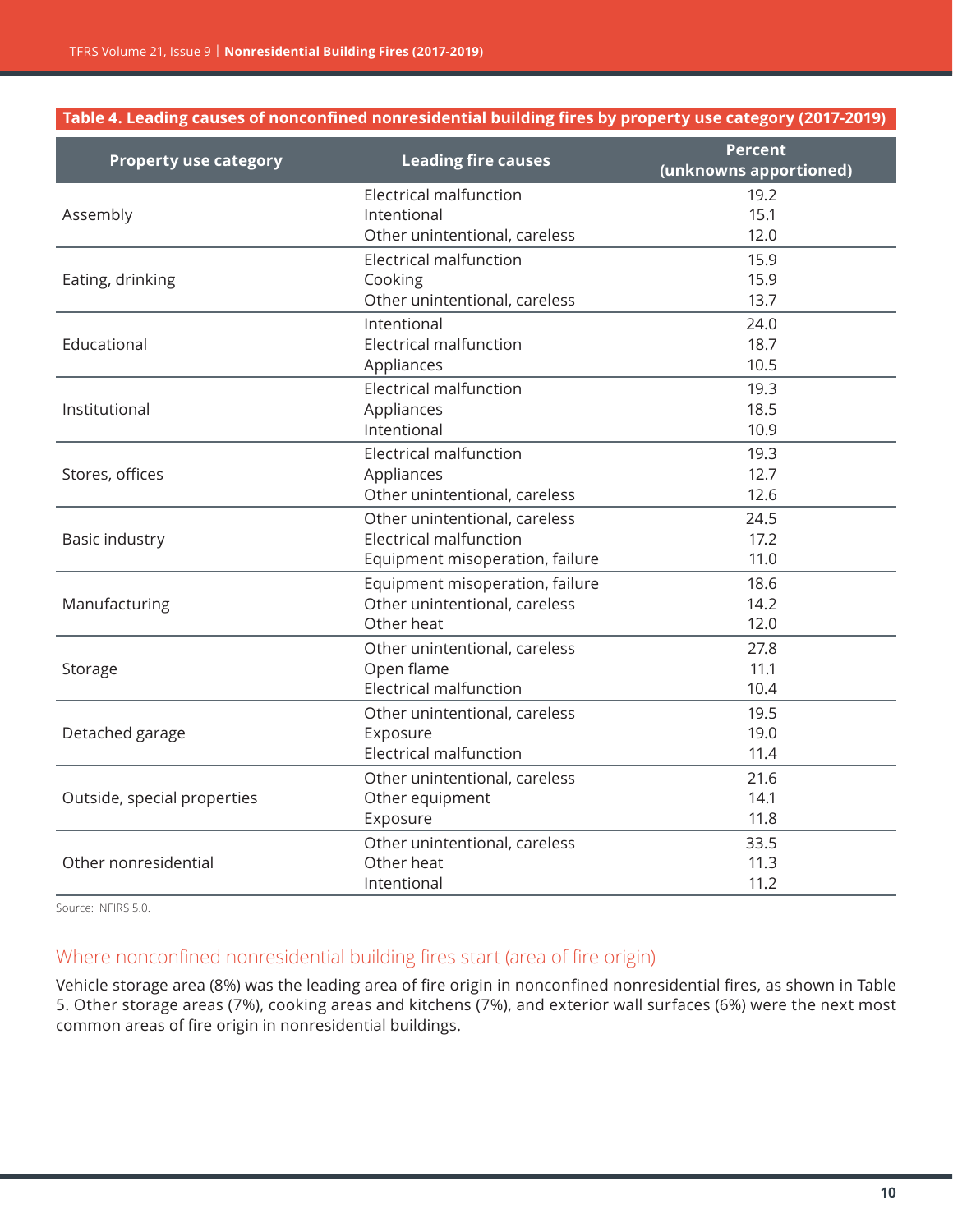| Table 5. Leading areas of fire origin in nonconfined nonresidential building fires (2017-2019) |                                       |  |
|------------------------------------------------------------------------------------------------|---------------------------------------|--|
| <b>Areas of fire origin</b>                                                                    | <b>Percent (unknowns apportioned)</b> |  |
| Vehicle storage area: garage, carport                                                          | 8.4                                   |  |
| Storage area, other                                                                            | 7.2                                   |  |
| Cooking area, kitchen                                                                          | 6.9                                   |  |
| Exterior wall surface                                                                          | 6.0                                   |  |

Source: NFIRS 5.0.

The leading areas of fire origin, however, varied among the different categories of nonresidential property use (Table 6). For example, the leading areas of fire origin for eating and drinking establishments, as expected, were cooking areas and kitchens (40%). Also as expected, the leading area of fire origin for detached garages was vehicle storage area (55%). For both assembly places and educational facilities, however, the leading area of fire origin was bathrooms, checkrooms, and locker rooms (8% and 17%, respectively). In addition, laundry areas (14%) and bedrooms (14%) were the 2 leading areas of fire origin for institutional facilities, while processing and manufacturing areas (27%), machinery rooms (9%), and other service or equipment areas (8%) were the leading areas of fire origin for manufacturing buildings.

| Table 6. Leading areas of fire origin in nonconfined nonresidential building fires by property use (2017-2019) |                                                                    |                                                                                  |                                                                          |
|----------------------------------------------------------------------------------------------------------------|--------------------------------------------------------------------|----------------------------------------------------------------------------------|--------------------------------------------------------------------------|
| <b>Property use</b><br>category                                                                                | Leading area of<br>fire origin - percent<br>(unknowns apportioned) | <b>Second leading area of</b><br>fire origin - percent<br>(unknowns apportioned) | Third leading area of<br>fire origin - percent<br>(unknowns apportioned) |
| Assembly                                                                                                       | Bathroom, checkroom,<br>locker room<br>8.4                         | Cooking area, kitchen<br>8.4                                                     | Exterior roof surface<br>5.3                                             |
| Eating, drinking                                                                                               | Cooking area, kitchen<br>40.4                                      | <b>Exterior wall surface</b><br>7.0                                              | Wall assembly, concealed<br>wall space<br>4.8                            |
| Educational                                                                                                    | Bathroom, checkroom,<br>locker room<br>17.1                        | Assembly area without fixed<br>seats<br>6.8                                      | Cooking area, kitchen<br>6.5                                             |
| Institutional                                                                                                  | Laundry area<br>13.8                                               | Bedrooms<br>13.6                                                                 | Cooking area, kitchen<br>9.5                                             |
| Stores, offices                                                                                                | Laundry area<br>8.0                                                | Cooking area, kitchen<br>6.3                                                     | Office<br>5.0                                                            |
| Basic industry                                                                                                 | Storage area, other<br>8.9                                         | Structural area, other<br>7.7                                                    | Service or equipment area,<br>other<br>6.8                               |
| Manufacturing                                                                                                  | Processing/manufacturing<br>area<br>27.1                           | Machinery room or area<br>8.9                                                    | Service or equipment area,<br>other<br>8.3                               |
| Storage                                                                                                        | Storage area, other<br>18.2                                        | Supplies or tools<br>storage area<br>11.3                                        | Vehicle storage area:<br>garage, carport<br>11.0                         |
| Detached garage                                                                                                | Vehicle storage area:<br>garage, carport<br>54.8                   | <b>Exterior wall surface</b><br>12.7                                             | Outside area, other<br>4.1                                               |
| Outside, special<br>properties                                                                                 | Outside area, other<br>7.9                                         | <b>Exterior wall surface</b><br>7.6                                              | Cooking area, kitchen<br>6.6                                             |
| Other nonresidential                                                                                           | Function area, other<br>16.5                                       | Outside area, other<br>9.0                                                       | Cooking area, kitchen<br>8.6                                             |
| Source: NEIRS 5.0.                                                                                             |                                                                    |                                                                                  |                                                                          |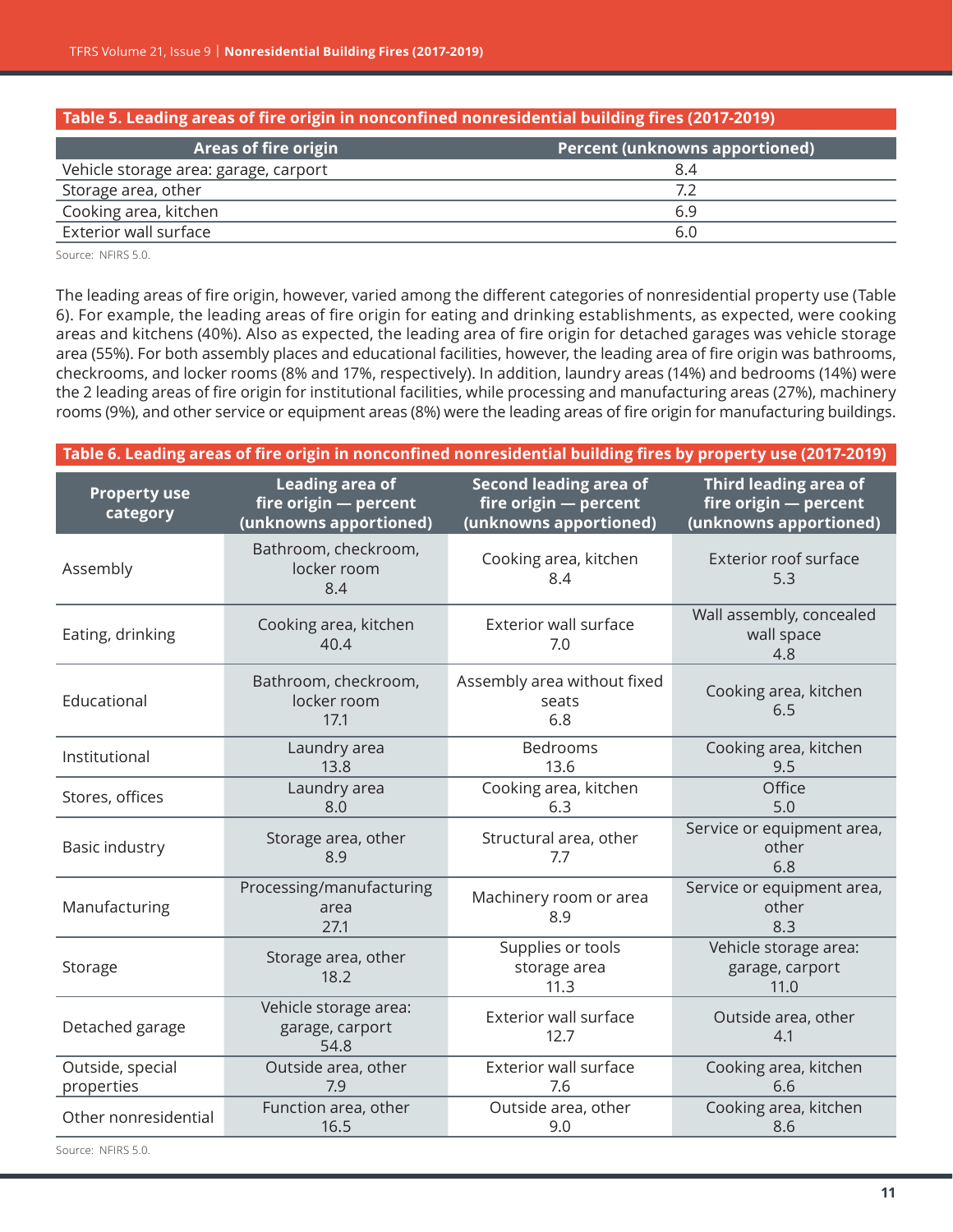#### How nonconfined nonresidential building fires start (heat source)

Figure 7 shows sources of heat categories for nonconfined nonresidential fires. Heat from powered equipment accounted for 47% of nonconfined nonresidential fires. This category includes electrical arcing (16%), heat from other powered equipment (13%), radiated or conducted heat from operating equipment (11%), and spark, ember, or flame from operating equipment (7%).

Hot or smoldering objects accounted for 16% of nonconfined nonresidential fires. This category includes such items as hot embers or ashes (6%) and miscellaneous hot or smoldering objects (6%).

Additionally, heat from open flames or smoking materials (13%) and heat spread from another fire (12%) accounted for 24% of nonresidential fires.<sup>[17](#page-19-0)</sup> The heat from open flame category includes such items as other miscellaneous open flames or smoking materials (4%), lighters and matches (combined, 3%), and cigarettes (2%). The heat spread from another fire category includes heat from direct flames (4%) and radiated heat from another fire (3%).

#### **Figure 7. Sources of heat in nonconfined nonresidential building fires by major category (2017-2019)**



Source: NFIRS 5.0. Note: Totals do not add up to 100% due to rounding.

## What ignites first in nonconfined nonresidential building fires

Of the items first ignited in nonconfined nonresidential fires where the item first ignited was determined, 32% fell under the structural component and finish category ([Figure 8](#page-12-0)). This category includes exterior sidewall covering (9%) and structural member or framing (7%). The second leading category of items first ignited in nonconfined nonresidential fires was the general materials category, which accounted for 25% of these fires. The general materials category includes items such as electrical wire, cable insulation (11%), and trash or rubbish (4%). At 11%, organic materials was the next leading category of nonconfined nonresidential fires. This category includes items such as light vegetation, including grass and leaves (4%), and cooking materials (4%).

Electrical wire, cable insulation (11%), exterior sidewall covering (9%), and structural member or framing (7%) were the specific items most often first ignited in nonconfined nonresidential fires.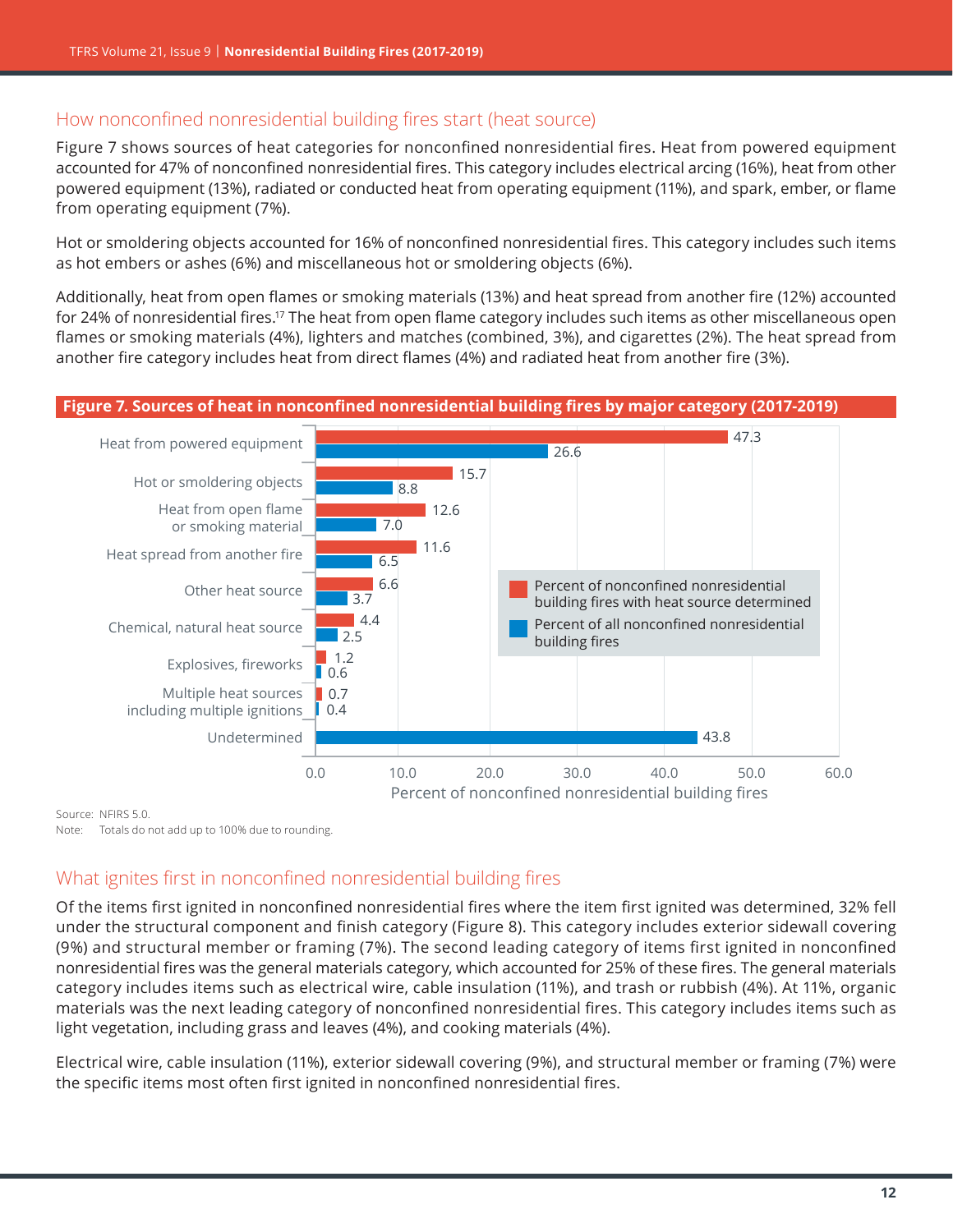<span id="page-12-0"></span>

Note: Totals do not add up to 100% due to rounding.

## Fire spread in nonconfined nonresidential building fires

[Figure](#page-12-1) 9 shows the extent of fire spread in nonconfined nonresidential fires. Of these nonconfined fires, 42% were limited to the object or room of fire origin — in 25% of these fires, the fire was limited to the room of origin; in another 17%, the fire was limited to the object of origin. (Note that a fire limited to a sofa or bed is not defined as a "confined fire" because of the greater potential for spread. Unlike fires in pots or chimneys, there is no container to stop the fire, even though the fire did not spread beyond the object of origin.)

Additionally, 58% of nonconfined nonresidential fires extended beyond the room of origin. The leading causes of these larger fires were unintentional or careless actions (25%), electrical malfunctions (11%) and exposures (11%).

<span id="page-12-1"></span>

#### Source: NFIRS 5.0.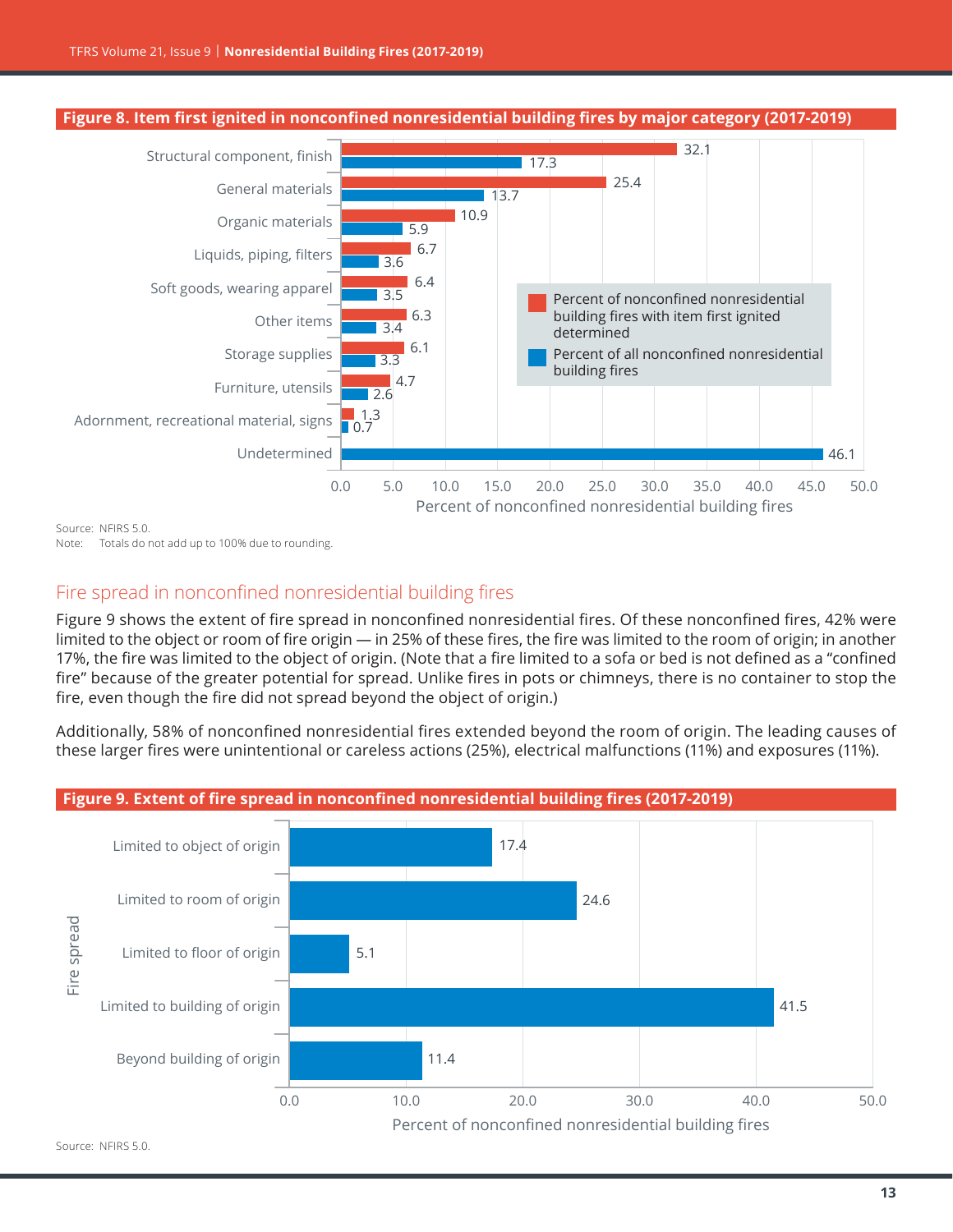## Factors contributing to ignition in nonconfined nonresidential building fires

[Table](#page-13-0) 7 shows the categories of factors contributing to ignition in nonconfined nonresidential fires. The leading category was the misuse of material or product (31%). In this category, the leading specific factors contributing to ignition were a heat source too close to combustible materials (12%) and abandoned or discarded materials, such as matches or cigarettes (7%).

Electrical failures and malfunctions contributed to 22% of nonconfined nonresidential fires. Fire spread or control was the third-leading category at 17%. Exposure was the leading specific factor in the fire spread or control category and accounted for 9% of all nonconfined nonresidential fires.

<span id="page-13-0"></span>**Table 7. Factors contributing to ignition for nonconfined nonresidential building fires by major category (where factors contributing to ignition were specified, 2017-2019)**

| Percent of nonconfined nonresidential building fires<br>(unknowns apportioned) |
|--------------------------------------------------------------------------------|
| 31.0                                                                           |
| 22.3                                                                           |
| 17.2                                                                           |
| 11.7                                                                           |
| 9.2                                                                            |
| 6.3                                                                            |
| 4.9                                                                            |
| 1.7                                                                            |
|                                                                                |

Source: NFIRS 5.0.

Notes: 1. Includes only incidents where factors that contributed to the ignition of the fire were specified.

2. Multiple factors contributing to fire ignition may be noted for each incident; the total will exceed 100%.

# **Alerting/suppression systems in nonresidential building fires**

Partly due to early detection and fire extinguishing systems, fire fatalities and injuries have declined over the last 40 years[.18](#page-19-0) In addition, the installation of smoke alarms and fire sprinklers is generally required in nonresidential buildings such as hospitals, prisons or educational facilities where an increased risk to life is present. Smoke alarms are also required in nonresidential buildings that present an increased fire hazard to occupants and firefighters, such as high-rise buildings and industrial facilities.

In this report, "smoke alarms" refer to both smoke alarms and smoke detectors. Smoke alarms are stand-alone devices with their own power source and notification capability. Smoke detectors detect smoke as a component of a larger system containing separate notification capability, typically in larger areas or structures.

Smoke alarm data are available for both confined and nonconfined fires, although for confined fires, the data are very limited in scope. Since different levels of data are reported on smoke alarms in confined and nonconfined fires, the analyses are performed separately. The data presented in Tables 9 and 10 are the reported counts from the NFIRS dataset and are not scaled to national estimates of smoke alarms in nonresidential fires. In addition, while NFIRS allows for the determination of the type of detector (i.e., smoke, heat or combination), the NFIRS does not allow for the determination of the type of smoke alarm — that is, if the smoke alarm was photoelectric or ionization — or the location of the smoke alarm with respect to the area of fire origin.

#### Smoke alarms in nonconfined fires

Overall, smoke alarms were reported as present in only 25% of nonconfined nonresidential fires (Table 8). By comparison, because building codes generally require smoke alarms to be installed in locations where people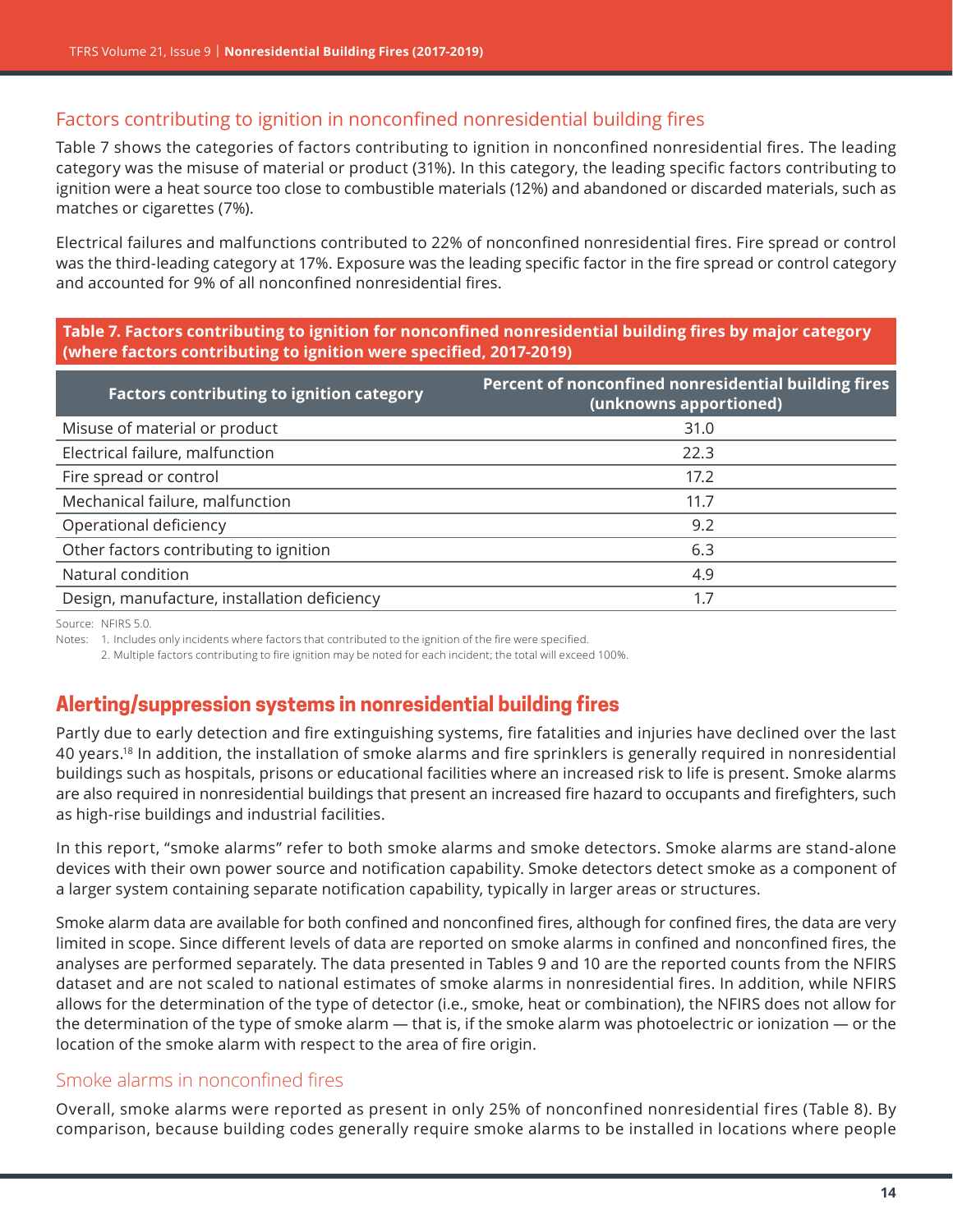sleep, smoke alarms were reported as present in 43% of nonconfined residential fires.<sup>[19](#page-19-0)</sup> In 54% of nonconfined nonresidential fires, there were no smoke alarms present. In another 20% of these fires, firefighters were unable to determine if a smoke alarm was present. Therefore, smoke alarms were potentially missing in 54% to 75% of these fires with the ability to spread and possibly result in fatalities.

| Table 8. Presence of smoke alarms in nonconfined nonresidential building fires (2017-2019) |                |  |
|--------------------------------------------------------------------------------------------|----------------|--|
| <b>Presence of smoke alarms</b>                                                            | <b>Percent</b> |  |
| Present                                                                                    | 25.2           |  |
| None present                                                                               | 54.4           |  |
| Undetermined                                                                               | 20.4           |  |
| Total                                                                                      | 100.0          |  |

Source: NFIRS 5.0.

While 22% of all nonconfined nonresidential fires occurred in buildings that are **not** currently or routinely occupied, these buildings — which are under construction, undergoing major renovations, vacant and the like — are unlikely to have alerting and suppression systems that are in place and, if in place, that are operational. In fact, only 4% of all nonconfined fires in unoccupied nonresidential buildings were reported as having smoke alarms that were present and that operated. As a result, the detailed smoke alarm analyses in the next section focus on nonconfined fires in occupied nonresidential buildings only.<sup>[20](#page-19-0)</sup>

#### Smoke alarms in nonconfined fires in occupied nonresidential buildings

Smoke alarms were reported as present in 30% of nonconfined fires in occupied nonresidential buildings (Table 9). In 50% of nonconfined fires in occupied nonresidential buildings, there were no smoke alarms present. In another 20% of these fires, firefighters were unable to determine if a smoke alarm was present; unfortunately, in 55% of the fires where the presence of a smoke alarm was undetermined, either the flames involved the building of origin or spread beyond it. The fires were so large and destructive that it is unlikely the presence of a smoke alarm could be determined.

When smoke alarms were present (30%) and the alarm's operational status is considered, the percentage of smoke alarms reported as present consisted of the following:

- $\bullet$  Present and operated  $-17\%$ .
- $\odot$  Present but did not operate 8% (fire too small, 7%; alarm failed to operate, 2%).<sup>[21](#page-19-0)</sup>
- $\odot$  Present but operational status unknown  $-5\%$ .

When only the subset of incidents where smoke alarms were reported as present was analyzed, smoke alarms were reported to have operated in 56% of the incidents and failed to operate in 6%. In 22% of this subset, the fire was too small to activate the alarm. The operational status of the alarm was undetermined in 15% of these incidents.<sup>22</sup>

Again, in at least half of nonconfined fires in occupied nonresidential buildings, there were no smoke alarms present and perhaps more if fires without information on smoke alarms could be factored in.[23](#page-20-0) A portion of reported fires without smoke alarms may reflect the effectiveness of the alarms themselves: Smoke alarms do not prevent fires, but they may prevent a fire from being reported if it is detected at an early stage and extinguished before the fire department becomes involved.

If a fire occurs, properly installed and maintained smoke alarms provide an early warning signal. Smoke alarms help save lives and property.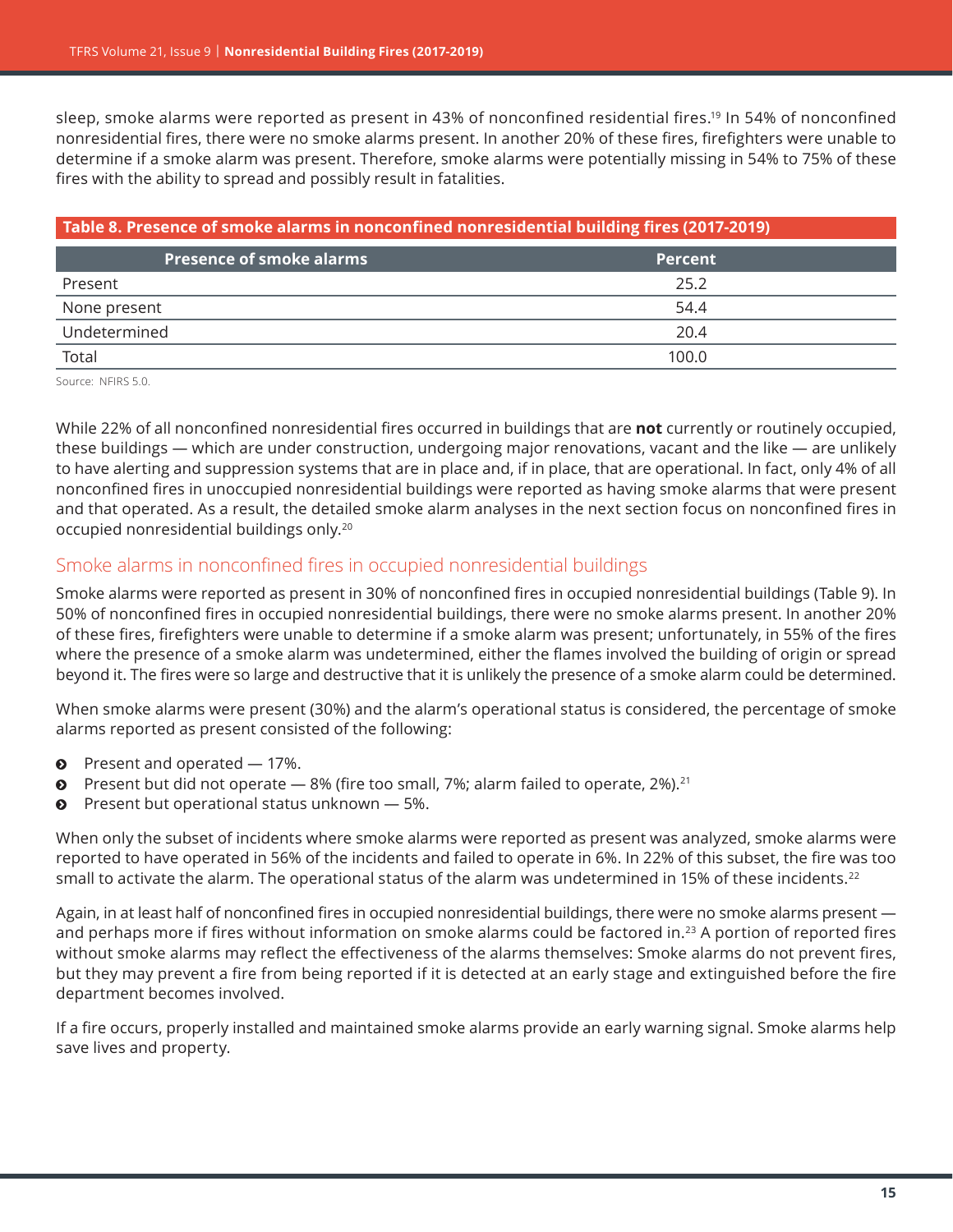The USFA continues to partner with other government agencies, nongovernment organizations and fire service organizations to improve and develop new smoke alarm technologies. More information on smoke alarm technologies, performance, training bulletins, and public education and outreach materials can be found at [https://www.usfa.fema.](https://www.usfa.fema.gov/prevention/technology/smoke_fire_alarms.html) [gov/prevention/technology/smoke\\_fire\\_alarms.html](https://www.usfa.fema.gov/prevention/technology/smoke_fire_alarms.html).

| Table 9. NFIRS smoke alarm data for nonconfined fires in occupied nonresidential buildings (2017-2019) |                                             |                                                               |        |                      |
|--------------------------------------------------------------------------------------------------------|---------------------------------------------|---------------------------------------------------------------|--------|----------------------|
| <b>Presence of</b><br>smoke alarms                                                                     | <b>Smoke alarm operational status</b>       | <b>Smoke alarm effectiveness</b>                              |        | <b>Count Percent</b> |
|                                                                                                        | Fire too small to activate smoke alarm      |                                                               | 5,706  | 6.7                  |
| Present                                                                                                | Smoke alarm operated                        | Smoke alarm alerted occupants,<br>occupants responded         | 10,089 | 11.9                 |
|                                                                                                        |                                             | Smoke alarm alerted occupants,<br>occupants failed to respond | 382    | 0.5                  |
|                                                                                                        |                                             | No occupants                                                  | 2,830  | 3.3                  |
|                                                                                                        |                                             | Smoke alarm failed to alert<br>occupants                      | 142    | 0.2                  |
|                                                                                                        |                                             | Undetermined                                                  | 948    | 1.1                  |
|                                                                                                        | Smoke alarm failed to operate               |                                                               | 1,486  | 1.8                  |
|                                                                                                        | Undetermined                                |                                                               | 3,908  | 4.6                  |
| None present                                                                                           |                                             |                                                               | 42,528 | 50.2                 |
| Undetermined                                                                                           |                                             |                                                               | 16,674 | 19.7                 |
|                                                                                                        | Total reported incidents<br>100.0<br>84,693 |                                                               |        |                      |

Source: NFIRS 5.0.

Note: The data presented in this table are reported counts from the NFIRS dataset summed (not averaged) from 2017 to 2019. They do not represent national estimates of smoke alarms in nonconfined fires in occupied nonresidential buildings. They are presented for informational purposes.

#### Smoke alarms in confined fires

Less information about smoke alarm status is collected for confined fires, but the data still give important insights about the effectiveness of alerting occupants in these types of fires. The analyses presented here do not differentiate between occupied and unoccupied nonresidential buildings, as this data detail is not required when reporting confined fires in the NFIRS. However, an assumption may be made that confined fires are fires in occupied buildings, as these types of fires are unlikely to be reported in buildings that are not occupied.

Smoke alarms alerted occupants in 23% of the reported confined nonresidential fires (Table 10). Occupants were not alerted by smoke alarms in [24](#page-20-0)% of confined nonresidential fires.<sup>24</sup> In 52% of the confined fires, the smoke alarm effectiveness was unknown.[25](#page-20-0)

#### **Table 10. NFIRS smoke alarm data for confined nonresidential building fires (2017-2019)**

| <b>Smoke alarm effectiveness</b>    | Count   | <b>Percent</b> |
|-------------------------------------|---------|----------------|
| Smoke alarm alerted occupants       | 26,573  | 23.2           |
| Smoke alarm did not alert occupants | 27.937  | 24.4           |
| Unknown                             | 59.791  | 52.3           |
| Total reported incidents            | 114.301 | 100.0          |

Source: NFIRS 5.0.

Notes: 1. The data presented in this table are reported counts from the NFIRS dataset summed (not averaged) from 2017 to 2019. They do not represent national estimates of smoke alarms in confined nonresidential building fires. They are presented for informational purposes.

2. Total does not add up to 100% due to rounding.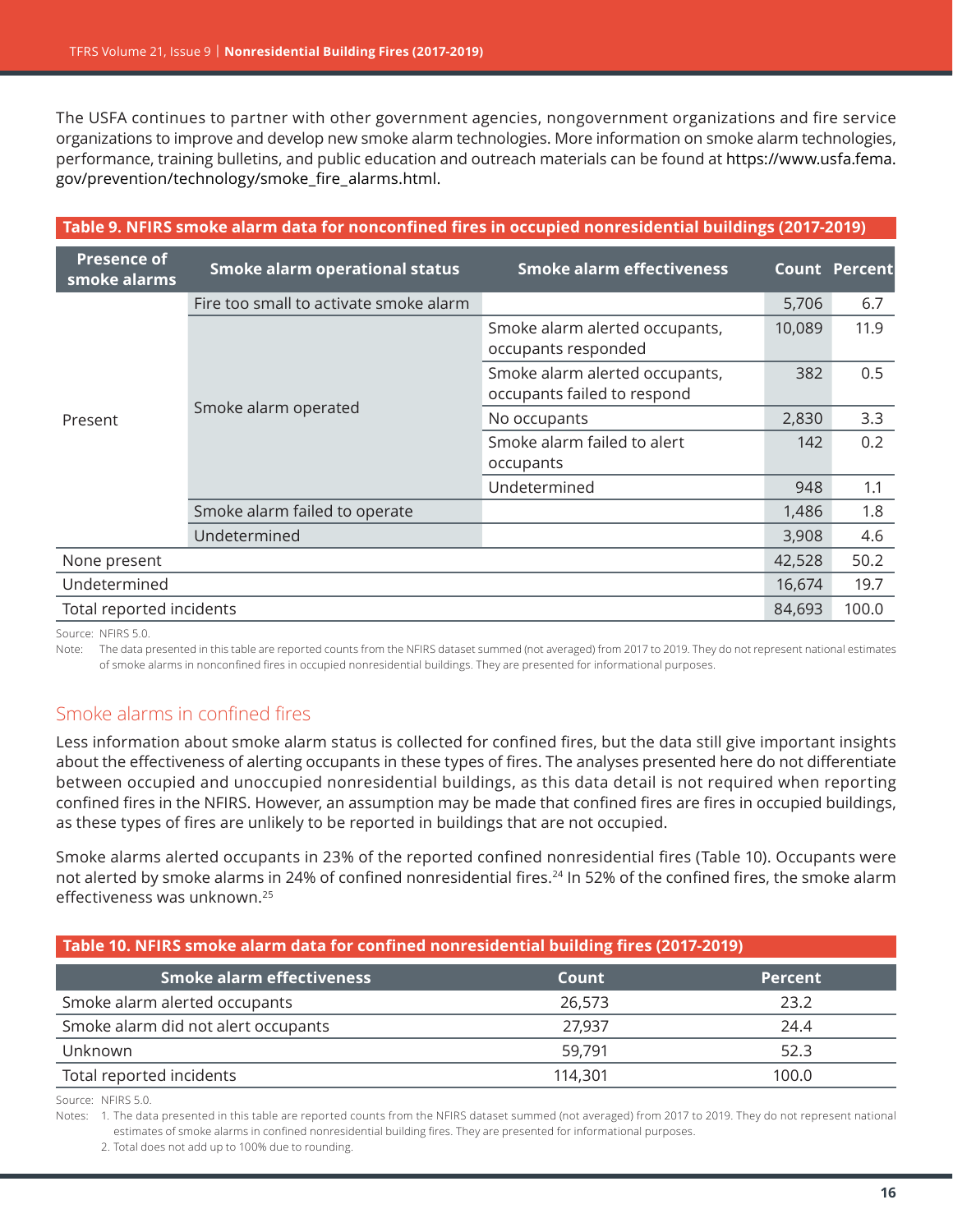## Automatic extinguishing systems in nonconfined fires in occupied nonresidential buildings

AES data are available for both confined and nonconfined fires; although, for confined fires, the data are also very limited in scope. In confined nonresidential building fires, an AES was present in only 2% of reported incidents.<sup>[26](#page-20-0)</sup> As a result, the analyses here focus on nonconfined fires. In addition, the following analyses focus on occupied buildings since unoccupied buildings, such as those that are under construction, are less likely to have AESs present.

Although fire sprinklers are required by code in many nonresidential buildings that present an increased fire hazard or risk to life, full or partial AESs were reported as present in only 22% of nonconfined fires in occupied nonresidential buildings (Table 11). AESs were reported as not present in 68% of these fires.

#### **Table 11. NFIRS automatic extinguishing system data for nonconfined fires in occupied nonresidential buildings (2017-2019)**

| <b>AES presence</b>      | Count  | <b>Percent</b> |
|--------------------------|--------|----------------|
| AES present              | 17,528 | 20.7           |
| Partial system present   | 988    | 1.2            |
| AES not present          | 57.694 | 68.1           |
| Unknown                  | 8,483  | 10.0           |
| Total reported incidents | 84,693 | 100.0          |

Source: NFIRS 5.0.

Note: The data presented in this table are reported counts from the NFIRS dataset summed (not averaged) from 2017 to 2019. They do not represent national estimates of AESs in nonconfined fires in occupied nonresidential buildings. They are presented for informational purposes.

## **Examples**

The following are recent examples of nonresidential fires reported by the media:

- $\odot$  September 2021: A storage barn was destroyed by fire in Easton, Maryland. Fire crews were called to the scene around 2:14 p.m. after a passerby reported the incident. The barn was unoccupied, and no livestock were injured as a result of the fire. The cause of the blaze that resulted in \$150,000 in damage is under investigation.<sup>[27](#page-20-0)</sup>
- $\odot$  September 2021: A family-owned restaurant in Walnut Grove, California, was destroyed by a fire that was believed to have started by a propane water heater. The restaurant owner reported smelling a strange odor in the building, and his son discovered several small fires around the water heater which he put out with a fire extinguisher. The fire, however, had already gotten into a rear wall and quickly spread to the attic. The fire was reported around 3 p.m. According to fire department personnel at the scene, the over 100-year-old building was of old construction and was quickly engulfed in flames. While no injuries were reported, the building was deemed a total loss.<sup>[28](#page-20-0)</sup>
- $\odot$  September 2021: A church sanctuary sustained heavy damage from a fire that may have started because of a lightning strike on James Island, South Carolina. The fire was reported around 8:38 a.m. A church member believed that lightning struck the church steeple the night before and smoldered until flames broke out the next morning. The fire caused the roof of the building to collapse, and sanctuary pews sustained water damage from fire hoses and heavy rain. According to firefighters on scene, the fire was extinguished just before 10 a.m. No injuries were reported. The blaze is under investigation to determine if lightning was the cause.<sup>[29](#page-20-0)</sup>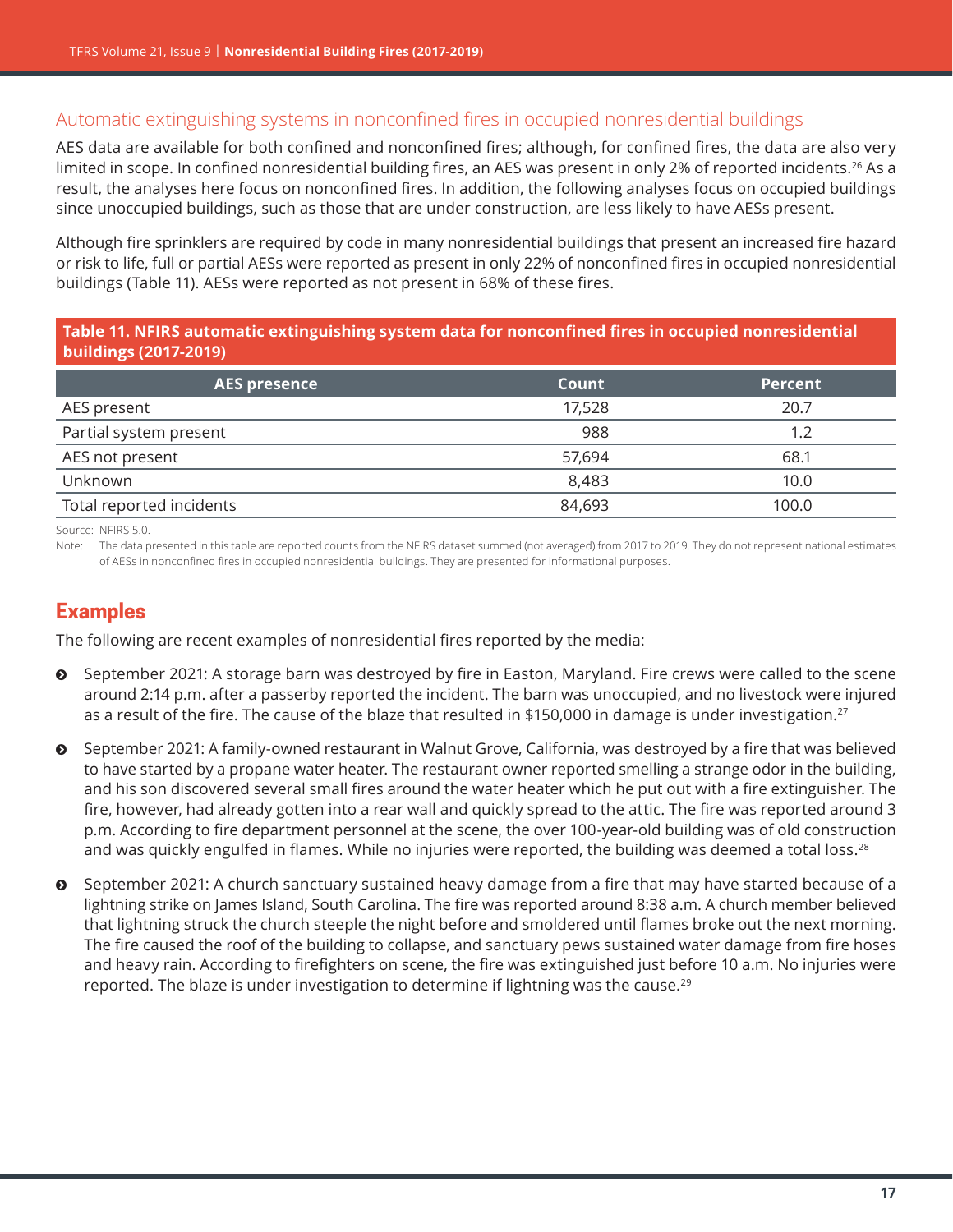# **NFIRS data specifications for nonresidential building fires**

Data for this report were extracted from the NFIRS annual public data release files for 2017, 2018 and 2019. Only Version 5.0 data were extracted.

Nonresidential building fires were defined using the following criteria:

**O** Incident Types 111 to 123 (excluding Incident Type 112):

| <b>Incident</b><br><b>Type</b> | <b>Description</b>                                       |
|--------------------------------|----------------------------------------------------------|
| 111                            | <b>Building fire</b>                                     |
| 113                            | Cooking fire, confined to container                      |
| 114                            | Chimney or flue fire, confined to chimney or flue        |
| 115                            | Incinerator overload or malfunction, fire confined       |
| 116                            | Fuel burner/boiler malfunction, fire confined            |
| 117                            | Commercial compactor fire, confined to rubbish           |
| 118                            | Trash or rubbish fire, contained                         |
| 120                            | Fire in mobile property used as a fixed structure, other |
| 121                            | Fire in mobile home used as fixed residence              |
| 122                            | Fire in motor home, camper, recreational vehicle         |
| 123                            | Fire in portable building, fixed location                |

Note: Incident Types 113 to 118 do not specify if the structure is a building.

- **O** Incidents with Aid Types 3 (mutual aid given) and 4 (automatic aid given) were excluded to avoid counting a single incident more than once.
- **•** Property Use 100 to 399, 500 to 999, 000 to 009, NNN and UUU:

| <b>Property Use</b> | <b>Description</b>                                |
|---------------------|---------------------------------------------------|
| 100-159, 163-199    | Assembly                                          |
| 160-162             | Eating and drinking establishments                |
| 200-299             | Educational                                       |
| 300-399             | Health care, detention and correction             |
| 500-599             | Stores and offices                                |
| 600-699             | Industrial, utility, defense, agriculture, mining |
| 700                 | Manufacturing, processing                         |
| 800-880, 882-899    | Storage                                           |
| 881                 | Detached garage                                   |
| 900-999             | Outside or special property                       |
| 000-009, NNN, UUU   | Property use, other                               |

Note: For a complete listing of the NFIRS Property Use Codes, view the NFIRS 5.0 Complete Reference Guide: [https://www.usfa.fema.gov/downloads/pdf/nfirs/](https://www.usfa.fema.gov/downloads/pdf/nfirs/NFIRS_Complete_Reference_Guide_2015.pdf) [NFIRS\\_Complete\\_Reference\\_Guide\\_2015.pdf](https://www.usfa.fema.gov/downloads/pdf/nfirs/NFIRS_Complete_Reference_Guide_2015.pdf) (January 2015).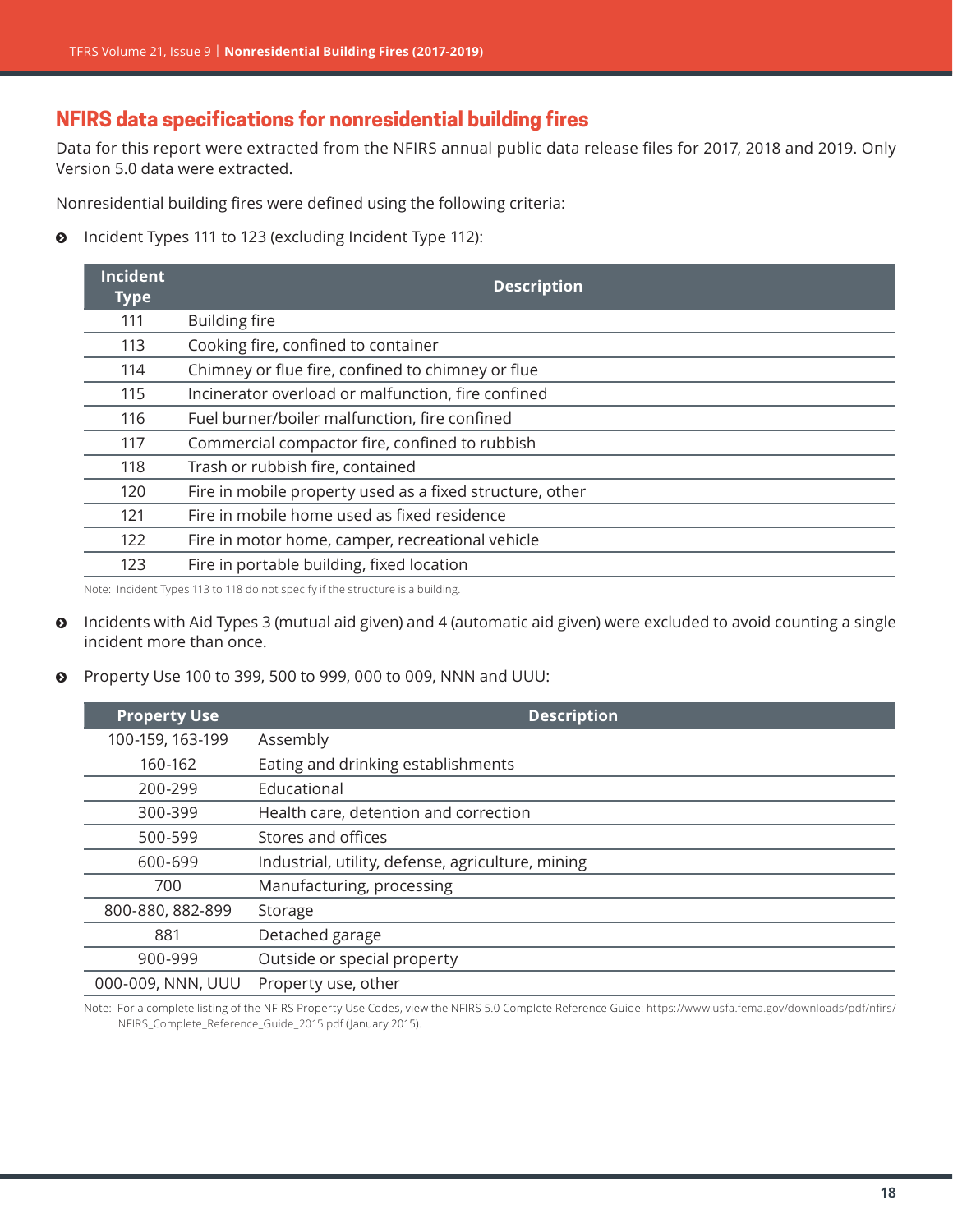- <span id="page-18-0"></span> $\odot$  Structure type:
	- For Incident Types 113 to 118:
		- $\rightarrow$  1 Enclosed building, or
		- $\rightarrow$  2 Fixed portable or mobile structure, or
		- $\rightarrow$  Structure Type not specified (null entry).
	- ▶ For Incident Types 111 and 120 to 123:
		- $\rightarrow$  1 Enclosed building, or
		- $\rightarrow$  2 Fixed portable or mobile structure.

Although voluntary, the NFIRS is the world's largest national database of fire incident information. By contributing to the NFIRS, the fire service is helping to make data informed decisions ranging from local budget development to the identification of national preparedness initiatives. It is important that fire departments participate in the NFIRS and critical that the data they report are complete and accurate for sound decision making that has an impact on community risk and emergency response at the local level.

## **Analysis Disclaimer**

The analyses contained in this report reflect the current methods used by the USFA. The USFA is committed to providing the best and most current information on the U.S. fire problem and continually examines data received from participating fire departments and the analytical methods used to fulfill this goal. Because of this commitment and the variation in the quality of the reported data as well as any changes in the fire problem from year to year, data collection strategies and methodological changes are possible and do occur. As a result, analyses and estimates of the fire problem may vary over time. Previous analyses and estimates for specific issues (or similar issues) may have used different methodologies or different data definitions and therefore may not be directly comparable to the current analyses and estimates.

Information regarding the USFA's national estimates for nonresidential building fires, as well as the data sources used to derive the estimates, can be found in the document "Data Sources and National Estimates Methodology Overview for the U.S. Fire Administration's Topical Fire Report Series (Volume 21)," [https://www.usfa.fema.gov/downloads/pdf/](https://www.usfa.fema.gov/downloads/pdf/statistics/data-sources-and-national-estimates-methodology-vol21.pdf) [statistics/data-sources-and-national-estimates-methodology-vol21.pdf](https://www.usfa.fema.gov/downloads/pdf/statistics/data-sources-and-national-estimates-methodology-vol21.pdf). This document also addresses the specific NFIRS data elements analyzed in the topical reports, as well as "unknown" data entries and missing data.

To request additional information, visit:<http://www.usfa.fema.gov/contact.html>. [Provide feedback on this report.](https://apps.usfa.fema.gov/contact/dataReportEval?reportTitle= Nonresidential%20Building%20Fires%20(2017-2019))

#### **Notes:**

1 National estimates are based on 2017 to 2019 native Version 5.0 data from the NFIRS, nonresidential structure fire loss estimates from the National Fire Protection Association's (NFPA) annual surveys of fire loss, and the USFA's nonresidential building fire loss estimates: [https://www.](https://www.usfa.fema.gov/data/statistics/order_download_data.html) [usfa.fema.gov/data/statistics/order\\_download\\_data.html](https://www.usfa.fema.gov/data/statistics/order_download_data.html). Further information on the USFA's nonresidential building fire loss estimates can be found in the "National Estimates Methodology for Building Fires and Losses," August 2012, [https://www.usfa.fema.gov/downloads/pdf/statistics/](https://www.usfa.fema.gov/downloads/pdf/statistics/national_estimate_methodology.pdf) national estimate methodology.pdf. For detailed information regarding the NFPA's survey methodology, see the NFPA's "Methodology used in calculating national estimates from NFPA's 2020 fire experience survey," August 2021, [https://www.nfpa.org/-/media/Files/News-and-Research/](https://www.nfpa.org/-/media/Files/News-and-Research/Fire-statistics-and-reports/US-Fire-Problem/Methodsfirelossandothers.ashx) [Fire-statistics-and-reports/US-Fire-Problem/Methodsfirelossandothers.ashx.](https://www.nfpa.org/-/media/Files/News-and-Research/Fire-statistics-and-reports/US-Fire-Problem/Methodsfirelossandothers.ashx) In this topical report, fires are rounded to the nearest 100, deaths to the nearest 5, injuries to the nearest 25 and losses to the nearest \$100 million.

<sup>2</sup>In NFIRS Version 5.0, a structure is a constructed item of which a building is one type. In previous versions of the NFIRS, the term "nonresidential structure" commonly referred to buildings where people work, gather, learn, dine, shop, etc. To coincide with this concept, the definition of a nonresidential structure fire for the NFIRS 5.0 includes only those fires where the NFIRS 5.0 Structure Type is 1 or 2 (enclosed building and fixed portable or mobile structure) with a nonresidential property use. Such structures are referred to as "nonresidential buildings" to distinguish these buildings from other structures on nonresidential properties that may include fences, telephone poles and other various open structures. In addition, confined fire incidents that have a nonresidential property use, but do not have a structure type specified, are presumed to occur in buildings. Nonconfined fire incidents that have a nonresidential property use without a structure type specified are considered to be invalid incidents (structure type is a required field) and are not included.

3USFA, Topical Fire Report Series, "Nonresidential Building Fires (2014-2016)," Volume 19, Issue 3, July 2018, [https://www.usfa.fema.gov/](https://www.usfa.fema.gov/downloads/pdf/statistics/v19i3.pdf) [downloads/pdf/statistics/v19i3.pdf](https://www.usfa.fema.gov/downloads/pdf/statistics/v19i3.pdf).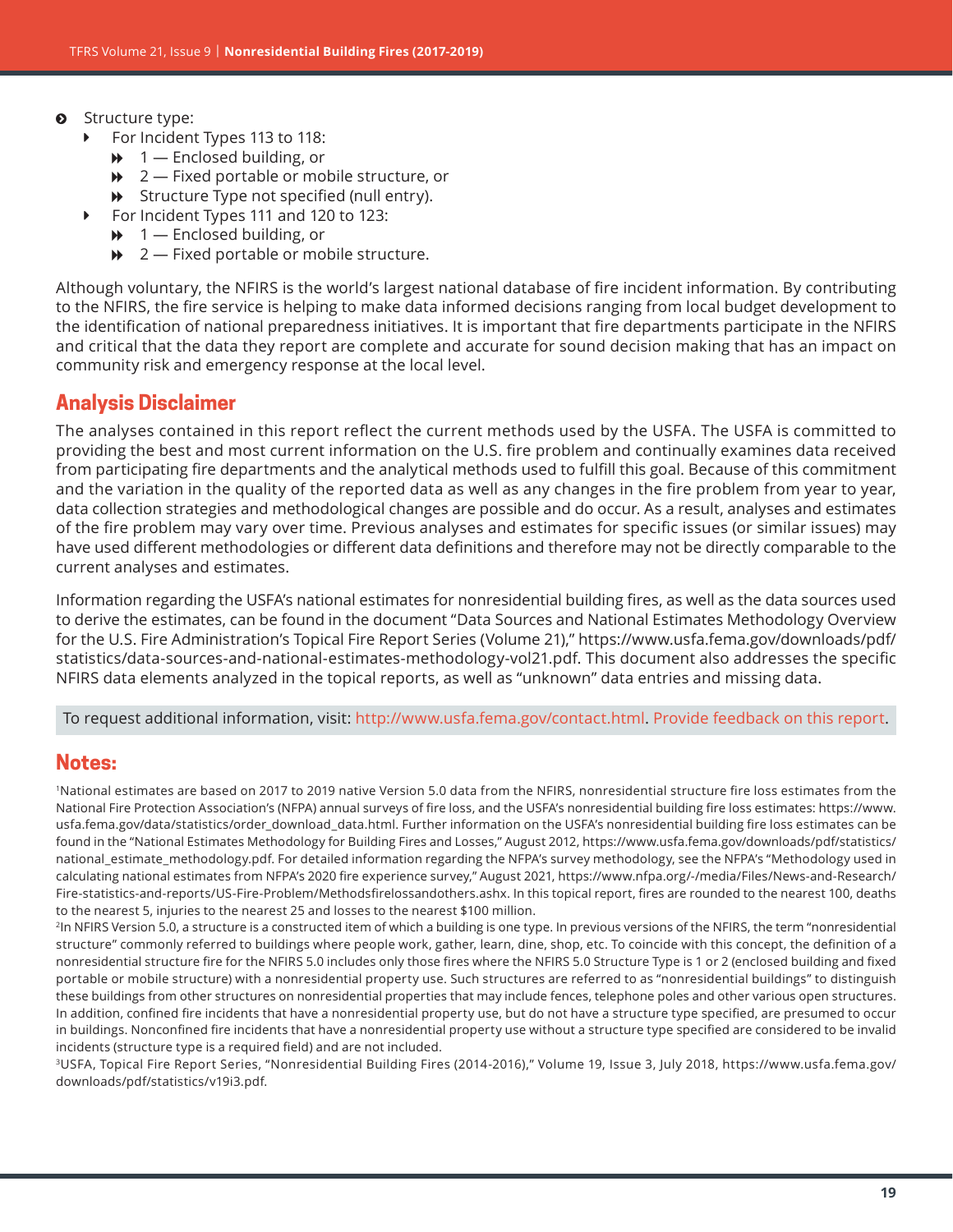<span id="page-19-0"></span><sup>4</sup>The percentages shown here are derived from the national estimates of nonresidential building fires as explained in Endnote 1 and the summary data resulting from the NFPA's annual fire loss surveys (Ahrens, Marty and Evarts, Ben, "Fire Loss in the United States During 2019," NFPA, September 2020; Evarts, Ben, "Fire Loss in the United States During 2018," NFPA, October 2019; Evarts, Ben, "Fire Loss in the United States During 2017," NFPA, October 2018). The computation of the percentage for dollar loss excludes the NFPA direct dollar loss of \$10 billion in wildfires in Northern California in 2017 and the NFPA direct dollar loss of \$12.4 billion in wildfires in California in 2018.

<sup>5</sup>Fire department participation in the NFIRS is voluntary; however, some states do require their departments to participate in the state system. Additionally, if a fire department is a recipient of a Fire Act Grant, participation is required. From 2017 to 2019, 68% of the NFPA's annual average estimated 1,309,800 fires to which fire departments responded were captured in the NFIRS. Thus, the NFIRS is not representative of all fire incidents in the U.S. and is not a "complete" census of fire incidents. Although the NFIRS does not represent 100% of the incidents reported to fire departments each year, the enormous dataset exhibits stability from one year to the next without radical changes. Results based on the full dataset are generally similar to those based on part of the data.

<sup>6</sup>In the NFIRS, confined fires are defined by Incident Type Codes 113 to 118.

[7](#page-1-0)The NFIRS distinguishes between "content" and "property" loss. Content loss includes losses to the contents of a structure due to damage by fire, smoke, water and overhaul. Property loss includes losses to the structure itself or to the property itself. Total loss is the sum of the content loss and the property loss. For confined fires, the expectation is that the fire did not spread beyond the container (or rubbish for Incident Type code 118), and hence, there was no property damage (damage to the structure itself) from the flames. However, there could be property damage as a result of smoke, water and overhaul.

<sup>8</sup>The average fire death and fire injury loss rates computed from the national estimates do not agree with average fire death and fire injury loss rates computed from the NFIRS data alone. The fire death rate computed from national estimates is (1,000 x (90/108,500)) = 0.8 death per 1,000 nonresidential building fires, and the fire injury rate is (1,000 x (1,125/108,500)) = 10.4 injuries per 1,000 nonresidential building fires.

<sup>9</sup>The large dollar loss per nonconfined nonresidential building fire includes a fire at the Railway Specialties Corporation in Croydon, Pennsylvania, that resulted in \$800 million in property loss and \$300 million in contents loss in 2017; a \$100,500,000 transmitter building fire in Tustin, Michigan, in 2018; and a \$70 million fire at a Kansas State University library in 2018.

<sup>10</sup>There are 11 major nonresidential building property use categories. "Assembly" buildings include places where people gather, such as fixed-use recreational facilities, places of worship, public or government buildings, and ballrooms and gymnasiums, but do not include eating and drinking establishments. "Eating and drinking" establishments include places specializing in on-premise consumption of food, including carryout and drive-thru restaurants, as well as bars and nightclubs. "Educational" buildings include schools for children and adults, such as day care; preschool; elementary, middle and high school; college; and adult education centers. "Institutional" buildings include health care, detention and correctional facilities. "Stores and offices" include stores, specialty shops, personal services and offices. "Basic industry" buildings include industrial, utility, defense, agriculture and mining facilities. "Manufacturing" buildings include processing facilities and factories. "Storage" buildings include outside material storage areas, livestock, poultry storage, warehouses, fire stations and commercial parking structures for vehicles, such as buses and trucks. "Detached garages" include parking garages, detached residential garages and detached parking structures associated with multifamily housing. "Outside and special properties" include facilities, such as guard posts, outside kiosks and the like. "Other nonresidential" buildings include nonresidential buildings not classified with any other property use category.

<sup>11</sup>In 2017, a fire at the Railway Specialties Corporation in Croydon, Pennsylvania, resulted in \$800 million in property loss and \$300 million in contents loss that contributed to the large percentage of dollar loss in stores and offices.

<sup>12</sup>For this report, the time of the fire alarm is used as an approximation for the general time at which the fire started. However, in the NFIRS, it is the time at which the fire was reported to the fire department.

<sup>13</sup>The USFA Structure Fire Cause Methodology was used to determine the cause of nonresidential building fires. The cause methodology and definitions can be found in the document "National Fire Incident Reporting System Version 5.0 Fire Data Analysis Guidelines and Issues," July 2011, [https://www.usfa.fema.gov/downloads/pdf/nfirs/nfirs\\_data\\_analysis\\_guidelines\\_issues.pdf](https://www.usfa.fema.gov/downloads/pdf/nfirs/nfirs_data_analysis_guidelines_issues.pdf).

<sup>14</sup>Fires caused by intentional actions include, but are not limited to, fires that are deemed to be arson. Intentional fires are those fires that are deliberately set and include fires that result from the deliberate misuse of a heat source and fires of an incendiary nature (arson) that require fire service intervention. For information and statistics on arson fires only, refer to the Uniform Crime Reporting Program arson statistics from the U.S. Department of Justice, FBI, Criminal Justice Information Services Division,<https://www.fbi.gov/about-us/cjis/ucr/ucr>.

[15](#page-5-0)USFA, Topical Fire Report Series, "Residential Building Fires (2017-2019)," Volume 21, Issue 2, May 2021, [https://www.usfa.fema.gov/downloads/](https://www.usfa.fema.gov/downloads/pdf/statistics/v21i2.pdf) [pdf/statistics/v21i2.pdf](https://www.usfa.fema.gov/downloads/pdf/statistics/v21i2.pdf).

<sup>16</sup>As noted previously, confined building fires are small fire incidents that are limited in scope, are confined to noncombustible containers, rarely result in serious injury or large content loss, and are expected to have no significant accompanying property loss due to flame damage. In the NFIRS, confined fires are defined by Incident Type Codes 113 to 118.

<sup>17</sup>Total does not add up to 24% due to rounding.

18Smoke alarms in the context of this report refer to both smoke alarms and smoke detectors. This distinction is **not** made within the NFIRS, as the NFIRS refers only to "detectors," and semantically these are really "alarms."

<sup>19</sup>USFA, Topical Fire Report Series, "Residential Building Fires (2017-2019)," Volume 21, Issue 2, May 2021, [https://www.usfa.fema.gov/downloads/](https://www.usfa.fema.gov/downloads/pdf/statistics/v21i2.pdf) [pdf/statistics/v21i2.pdf](https://www.usfa.fema.gov/downloads/pdf/statistics/v21i2.pdf).

20" Occupied" implies that the building is operational or in normal use. This includes properties that are closed or unoccupied for a brief period of time, such as businesses that are closed for the weekend.

<sup>21</sup>Total does not add up to 8% due to rounding.

<sup>22</sup>Total does not add up to 100% due to rounding.